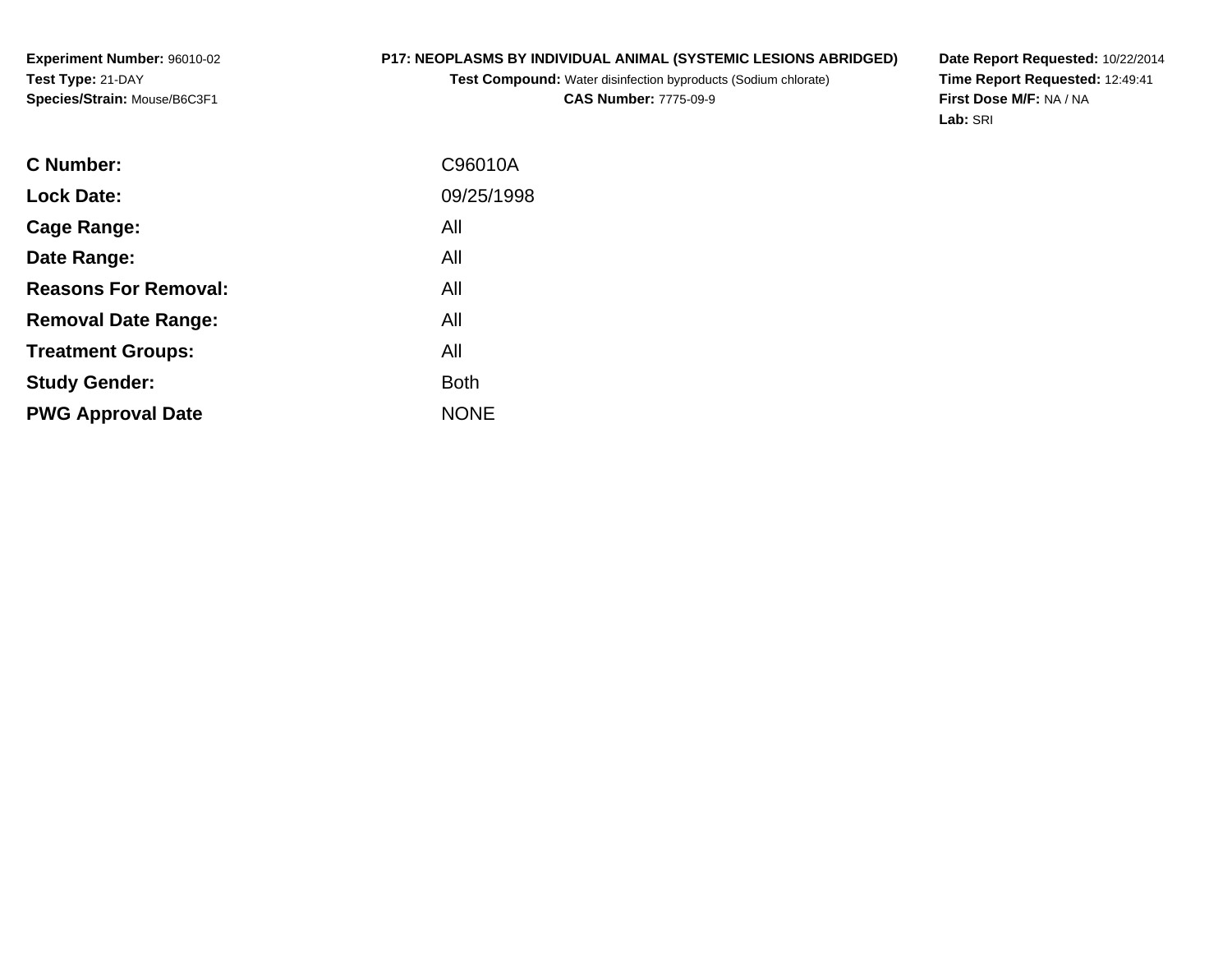**Test Compound:** Water disinfection byproducts (Sodium chlorate)

**CAS Number:** 7775-09-9

**Date Report Requested:** 10/22/2014**Time Report Requested:** 12:49:41**First Dose M/F:** NA / NA**Lab:** SRI

<sup>+</sup> <sup>+</sup> <sup>+</sup> <sup>+</sup> <sup>+</sup> <sup>+</sup> <sup>+</sup> <sup>+</sup> <sup>+</sup> <sup>10</sup>

A .. Autolysis precludes evaluation

\* ..Total animals with tissue examined microscopically; Total animals with tumor **M** ..Missing tissue M ..Missing tissue

a  $+$ 

+ ..Tissue examined microscopically

X ..Lesion present BLANK ..Not examined microscopically

Adrenal Medulla

I ..Insufficient tissue

Parathyroid Glandd  $+$ <sup>+</sup> <sup>+</sup> <sup>+</sup> <sup>M</sup> <sup>+</sup> <sup>+</sup> <sup>+</sup> <sup>8</sup>

DAY ON TEST

*0*

*0*

*0 2 2*

*0 2 2*

|                              | <b>ANIMAL ID</b> | 0<br>0<br>$\mathbf 0$<br>0<br>1 | 0<br>$\pmb{0}$<br>$\mathbf 0$<br>0<br>$\overline{2}$ | 0<br>0<br>$\mathbf 0$<br>$\mathbf 0$<br>3 | 0<br>$\pmb{0}$<br>$\mathbf 0$<br>$\pmb{0}$<br>4 | 0<br>$\mathbf 0$<br>$\Omega$<br>0<br>5 | 0<br>$\pmb{0}$<br>$\pmb{0}$<br>$\,0\,$<br>6 | 0<br>$\mathbf 0$<br>$\mathbf 0$<br>0<br>7 | 0<br>0<br>$\mathbf 0$<br>$\pmb{0}$<br>8 | 0<br>$\mathbf 0$<br>$\mathbf 0$<br>0<br>9 | 0<br>0<br>$\mathbf 0$<br>1<br>$\Omega$ | <i><b>*TOTALS</b></i> |
|------------------------------|------------------|---------------------------------|------------------------------------------------------|-------------------------------------------|-------------------------------------------------|----------------------------------------|---------------------------------------------|-------------------------------------------|-----------------------------------------|-------------------------------------------|----------------------------------------|-----------------------|
| <b>Alimentary System</b>     |                  |                                 |                                                      |                                           |                                                 |                                        |                                             |                                           |                                         |                                           |                                        |                       |
| Esophagus                    |                  | $\ddot{}$                       | +                                                    | +                                         | +                                               | +                                      | +                                           |                                           |                                         |                                           | +                                      | 10                    |
| Gallbladder                  |                  | М                               | $\ddot{}$                                            | $\ddot{}$                                 | $\ddot{}$                                       | $\ddot{}$                              | $+$                                         | $\ddot{}$                                 | $\ddot{}$                               | $\ddot{}$                                 | $\ddot{}$                              | 9                     |
| Intestine Large, Cecum       |                  | $\ddot{}$                       | $\ddot{}$                                            | $\ddot{}$                                 | $\ddot{}$                                       | $\ddot{}$                              | $\ddot{}$                                   | $\ddot{}$                                 | +                                       | $\ddot{}$                                 | $\ddot{}$                              | 10                    |
| Intestine Large, Colon       |                  | $\ddot{}$                       | $\ddot{}$                                            | $\ddot{}$                                 | $\ddot{}$                                       | $+$                                    | $+$                                         | $+$                                       | $+$                                     | $\ddot{}$                                 | $\ddot{}$                              | 10                    |
| Intestine Large, Rectum      |                  | $\ddot{}$                       | $\ddot{}$                                            | $\ddot{}$                                 | $\ddot{}$                                       | +                                      | $\ddot{}$                                   | $\ddot{}$                                 | $\ddot{}$                               | $\ddot{}$                                 | $\ddot{}$                              | 10                    |
| Intestine Small, Duodenum    |                  | +                               | +                                                    | $\ddot{}$                                 | $\ddot{}$                                       | +                                      | $\ddot{}$                                   | $\ddot{}$                                 | $\ddot{}$                               | $\ddot{}$                                 | +                                      | 10                    |
| Intestine Small, Ileum       |                  | $\ddot{}$                       | $\ddot{}$                                            | $+$                                       | $\ddot{}$                                       | $\ddot{}$                              | $+$                                         | $\ddot{}$                                 | $\ddot{}$                               | $\ddot{}$                                 | +                                      | 10                    |
| Intestine Small, Jejunum     |                  | $\ddot{}$                       | $\ddot{}$                                            | $\ddot{}$                                 | $+$                                             | $\ddot{}$                              | $\ddot{}$                                   | $\ddot{}$                                 | $\ddot{}$                               | $\ddot{}$                                 | $\ddot{}$                              | 10                    |
| Liver                        |                  | $\ddot{}$                       | $\ddot{}$                                            | $\ddot{}$                                 | $\ddot{}$                                       | $\ddot{}$                              | $\ddot{}$                                   | $\ddot{}$                                 | $\ddot{}$                               | $\ddot{}$                                 | $\ddot{}$                              | 10                    |
| Pancreas                     |                  | $\ddot{}$                       | $\ddot{}$                                            | $\ddot{}$                                 | $\ddot{}$                                       | +                                      | $\ddot{}$                                   | $\ddot{}$                                 | $\ddot{}$                               | $\ddot{}$                                 | $\ddot{}$                              | 10                    |
| Salivary Glands              |                  | $\ddot{}$                       | +                                                    | $\ddot{}$                                 | $\ddot{}$                                       | $\pm$                                  | $\ddot{}$                                   | $\ddot{}$                                 | $\ddot{}$                               | $\ddot{}$                                 | $\ddot{}$                              | 10                    |
| Stomach, Forestomach         |                  | +                               | $\ddot{}$                                            | +                                         | $\ddot{}$                                       | +                                      | $\ddot{}$                                   | $\ddot{}$                                 | $\ddot{}$                               | $\ddot{}$                                 | $\ddot{}$                              | 10                    |
| Stomach, Glandular           |                  | $\ddot{}$                       | $\ddot{}$                                            | ٠                                         | $\ddot{}$                                       | $\ddot{}$                              | $\ddot{}$                                   | $\ddot{}$                                 | $\div$                                  | $\ddot{}$                                 | $\ddot{}$                              | 10                    |
| <b>Cardiovascular System</b> |                  |                                 |                                                      |                                           |                                                 |                                        |                                             |                                           |                                         |                                           |                                        |                       |
| <b>Blood Vessel</b>          |                  | +                               |                                                      |                                           |                                                 |                                        |                                             |                                           |                                         |                                           | +                                      | 10                    |
| Heart                        |                  | $+$                             |                                                      |                                           |                                                 |                                        | $\ddot{}$                                   |                                           |                                         |                                           | $\div$                                 | 10                    |
| <b>Endocrine System</b>      |                  |                                 |                                                      |                                           |                                                 |                                        |                                             |                                           |                                         |                                           |                                        |                       |
| <b>Adrenal Cortex</b>        |                  | +                               |                                                      |                                           |                                                 |                                        |                                             |                                           |                                         |                                           | ٠                                      | 10                    |
|                              |                  |                                 |                                                      |                                           |                                                 |                                        |                                             |                                           |                                         |                                           |                                        |                       |

<sup>+</sup> <sup>M</sup>

**Experiment Number:** 96010-02**Test Type:** 21-DAY**Species/Strain:** Mouse/B6C3F1

**B6C3F1 Mouse Male**

**0 MG/L**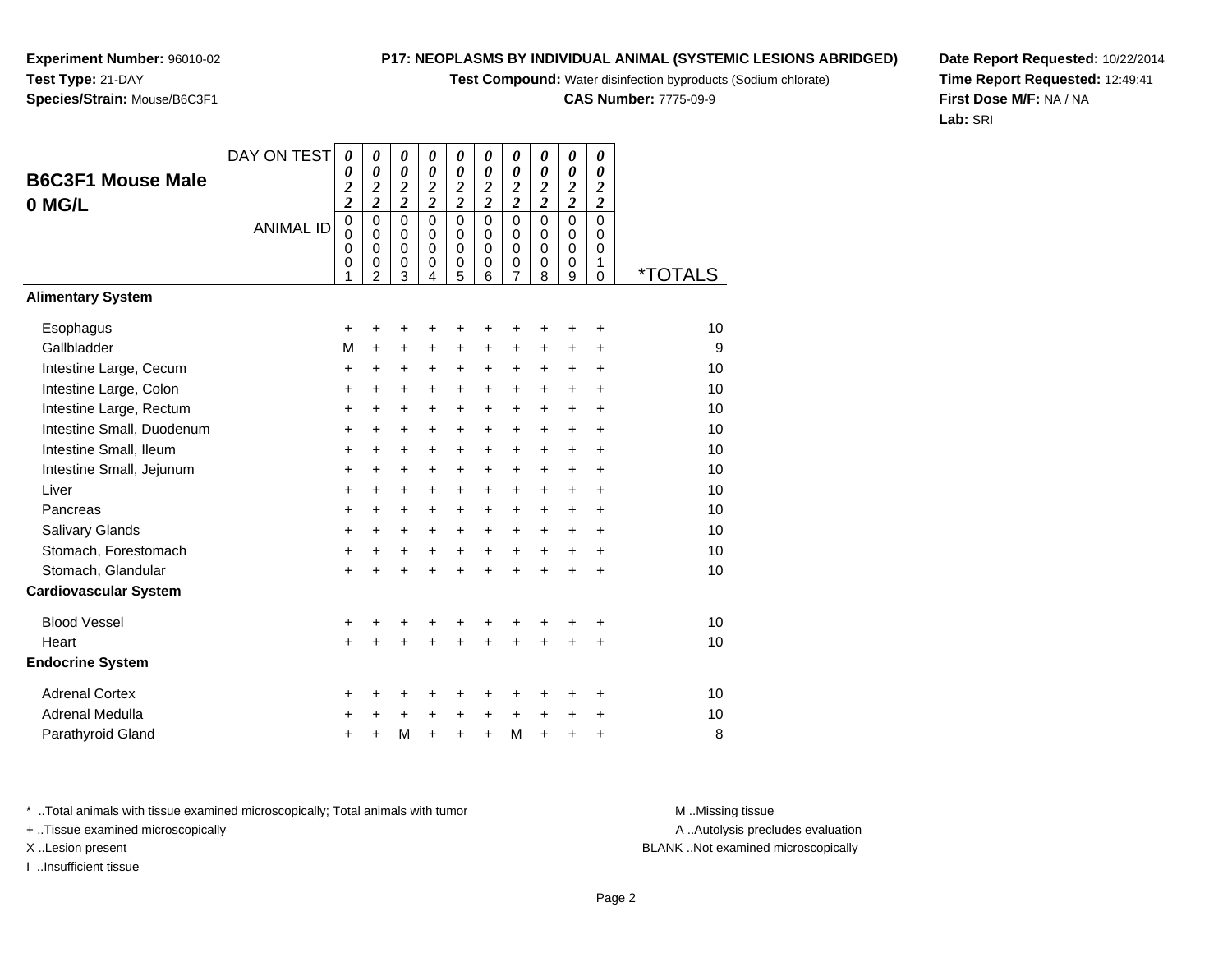**Test Compound:** Water disinfection byproducts (Sodium chlorate)

**CAS Number:** 7775-09-9

**Date Report Requested:** 10/22/2014**Time Report Requested:** 12:49:42**First Dose M/F:** NA / NA**Lab:** SRI

Page 3

\* ..Total animals with tissue examined microscopically; Total animals with tumor **M** ...Missing tissue M ...Missing tissue

+ ..Tissue examined microscopically

I ..Insufficient tissue

| Lymph Node, Mandibular | $\ddot{}$ |           | ÷      | ÷      |        | ÷         | ÷         |   |           | ÷ |
|------------------------|-----------|-----------|--------|--------|--------|-----------|-----------|---|-----------|---|
| Lymph Node, Mesenteric | +         | $\ddot{}$ | $\div$ | $\div$ | ٠      | $\ddot{}$ | $\ddot{}$ | + | $\ddot{}$ | ÷ |
| Spleen                 | +         | ÷         | ÷      | ÷      | ÷      | $\ddot{}$ | $\ddot{}$ |   | $\div$    | ÷ |
| Thymus                 | ÷         |           |        | ÷      | $\div$ | $\ddot{}$ | $\ddot{}$ |   |           | ÷ |
| tegumentary System     |           |           |        |        |        |           |           |   |           |   |
| <b>Mammary Gland</b>   | М         | М         | м      | м      | М      | м         | М         | м | м         | м |
| Skin                   | ÷         |           | +      | ÷      | ÷      | $\ddot{}$ | $\ddot{}$ |   | ÷         | ÷ |
| usculoskeletal System  |           |           |        |        |        |           |           |   |           |   |
|                        |           |           |        |        |        |           |           |   |           |   |
|                        |           |           |        |        |        |           |           |   |           |   |

# **Species/Strain:** Mouse/B6C3F1

|                               | DAY ON TEST      | 0                            | 0                            | 0                                                | 0                                         | 0                          | 0                                       | 0                            | 0             | 0                                                | 0                       |                       |
|-------------------------------|------------------|------------------------------|------------------------------|--------------------------------------------------|-------------------------------------------|----------------------------|-----------------------------------------|------------------------------|---------------|--------------------------------------------------|-------------------------|-----------------------|
| <b>B6C3F1 Mouse Male</b>      |                  | 0<br>$\overline{\mathbf{c}}$ | 0<br>$\overline{\mathbf{c}}$ | $\boldsymbol{\theta}$<br>$\overline{\mathbf{c}}$ | $\boldsymbol{\theta}$<br>$\boldsymbol{2}$ | 0<br>$\overline{2}$        | $\boldsymbol{\theta}$<br>$\overline{c}$ | 0<br>$\overline{\mathbf{c}}$ | 0             | $\boldsymbol{\theta}$<br>$\overline{\mathbf{c}}$ | 0<br>$\boldsymbol{2}$   |                       |
| 0 MG/L                        |                  | $\overline{\mathbf{c}}$      | $\overline{\mathbf{c}}$      | $\overline{c}$                                   | $\overline{2}$                            | $\overline{\mathbf{c}}$    | $\overline{\mathbf{c}}$                 | $\overline{2}$               | $\frac{2}{2}$ | $\overline{2}$                                   | $\overline{\mathbf{c}}$ |                       |
|                               | <b>ANIMAL ID</b> | $\mathbf 0$                  | 0                            | $\mathbf 0$                                      | $\mathbf 0$                               | $\mathbf 0$                | $\mathbf 0$                             | $\mathbf 0$                  | $\mathbf 0$   | $\mathbf 0$                                      | $\mathbf 0$             |                       |
|                               |                  | $\mathbf 0$<br>0             | $\mathbf 0$<br>0             | $\mathbf 0$<br>$\mathbf 0$                       | $\mathbf 0$<br>0                          | $\mathbf 0$<br>$\mathbf 0$ | 0<br>$\Omega$                           | 0<br>0                       | 0<br>0        | $\mathbf 0$<br>$\mathbf 0$                       | 0<br>0                  |                       |
|                               |                  | 0                            | 0                            | $\mathbf 0$                                      | $\mathbf 0$                               | $\mathbf 0$                | $\mathbf 0$                             | 0                            | $\mathbf 0$   | 0                                                | 1                       |                       |
|                               |                  | 1                            | $\overline{2}$               | 3                                                | $\overline{4}$                            | 5                          | 6                                       | 7                            | 8             | 9                                                | $\mathbf 0$             | <i><b>*TOTALS</b></i> |
| <b>Pituitary Gland</b>        |                  | M                            | $\ddot{}$                    | $\ddot{}$                                        | $\ddot{}$                                 | $\ddot{}$                  | $\ddot{}$                               | M                            | $\ddot{}$     | $\ddot{}$                                        | $\ddot{}$               | 8                     |
| <b>Thyroid Gland</b>          |                  | $\ddot{}$                    |                              | $\ddot{}$                                        | $\ddot{}$                                 | $\ddot{}$                  | $\ddot{}$                               | $\ddot{}$                    | $\ddot{}$     | +                                                | $\ddot{}$               | 10                    |
| <b>General Body System</b>    |                  |                              |                              |                                                  |                                           |                            |                                         |                              |               |                                                  |                         |                       |
| <b>NONE</b>                   |                  |                              |                              |                                                  |                                           |                            |                                         |                              |               |                                                  |                         |                       |
| <b>Genital System</b>         |                  |                              |                              |                                                  |                                           |                            |                                         |                              |               |                                                  |                         |                       |
| Epididymis                    |                  | +                            | +                            |                                                  |                                           | +                          | +                                       | +                            | +             |                                                  | +                       | 10                    |
| <b>Preputial Gland</b>        |                  | $\ddot{}$                    | +                            | $\ddot{}$                                        | $\ddot{}$                                 | $\ddot{}$                  | $\ddot{}$                               | $\pm$                        | +             | +                                                | $\ddot{}$               | 10                    |
| Prostate                      |                  | $\ddot{}$                    | $\ddot{}$                    | $\ddot{}$                                        | $\ddot{}$                                 | +                          | $\ddot{}$                               | $\ddot{}$                    | +             | +                                                | +                       | 10                    |
| <b>Seminal Vesicle</b>        |                  | +                            | $\ddot{}$                    | $\ddot{}$                                        | $\ddot{}$                                 | $\ddot{}$                  | $\ddot{}$                               | $\ddot{}$                    | $\ddot{}$     | +                                                | +                       | 10                    |
| <b>Testes</b>                 |                  | $+$                          | $\ddot{}$                    | $\ddot{}$                                        | $\ddot{}$                                 | $\ddot{}$                  | $\ddot{}$                               | $\ddot{}$                    | $\ddot{}$     | $\ddot{}$                                        | $\ddot{}$               | 10                    |
| <b>Hematopoietic System</b>   |                  |                              |                              |                                                  |                                           |                            |                                         |                              |               |                                                  |                         |                       |
| <b>Bone Marrow</b>            |                  | $\ddot{}$                    | +                            | +                                                | ÷                                         | +                          | +                                       | +                            | +             | +                                                | +                       | 10                    |
| Lymph Node, Mandibular        |                  | $\ddot{}$                    | $\ddot{}$                    | +                                                | $\ddot{}$                                 | $\ddot{}$                  | $\ddot{}$                               | $\ddot{}$                    | +             | $\ddot{}$                                        | +                       | 10                    |
| Lymph Node, Mesenteric        |                  | +                            | +                            | +                                                | $\ddot{}$                                 | $\ddot{}$                  | $\ddot{}$                               | $\ddot{}$                    | +             | +                                                | +                       | 10                    |
| Spleen                        |                  | $\ddot{}$                    | $\ddot{}$                    | $\ddot{}$                                        | $\ddot{}$                                 | $\ddot{}$                  | $\ddot{}$                               | $\ddot{}$                    | $\ddot{}$     | $\ddot{}$                                        | +                       | 10                    |
| Thymus                        |                  | $\ddot{}$                    | +                            | $\ddot{}$                                        | $\ddot{}$                                 | $\ddot{}$                  | $\ddot{}$                               | $\ddot{}$                    | $\ddot{}$     | $\ddot{}$                                        | $\ddot{}$               | 10                    |
| <b>Integumentary System</b>   |                  |                              |                              |                                                  |                                           |                            |                                         |                              |               |                                                  |                         |                       |
| <b>Mammary Gland</b>          |                  | М                            | M                            | M                                                | M                                         | M                          | M                                       | M                            | M             | M                                                | M                       | 0                     |
| Skin                          |                  | ÷                            | +                            | +                                                | ÷                                         | +                          | +                                       | +                            | +             | +                                                | +                       | 10                    |
| <b>Musculoskeletal System</b> |                  |                              |                              |                                                  |                                           |                            |                                         |                              |               |                                                  |                         |                       |

A ..Autolysis precludes evaluation

X ..Lesion present BLANK ..Not examined microscopically

**Experiment Number:** 96010-02**Test Type:** 21-DAY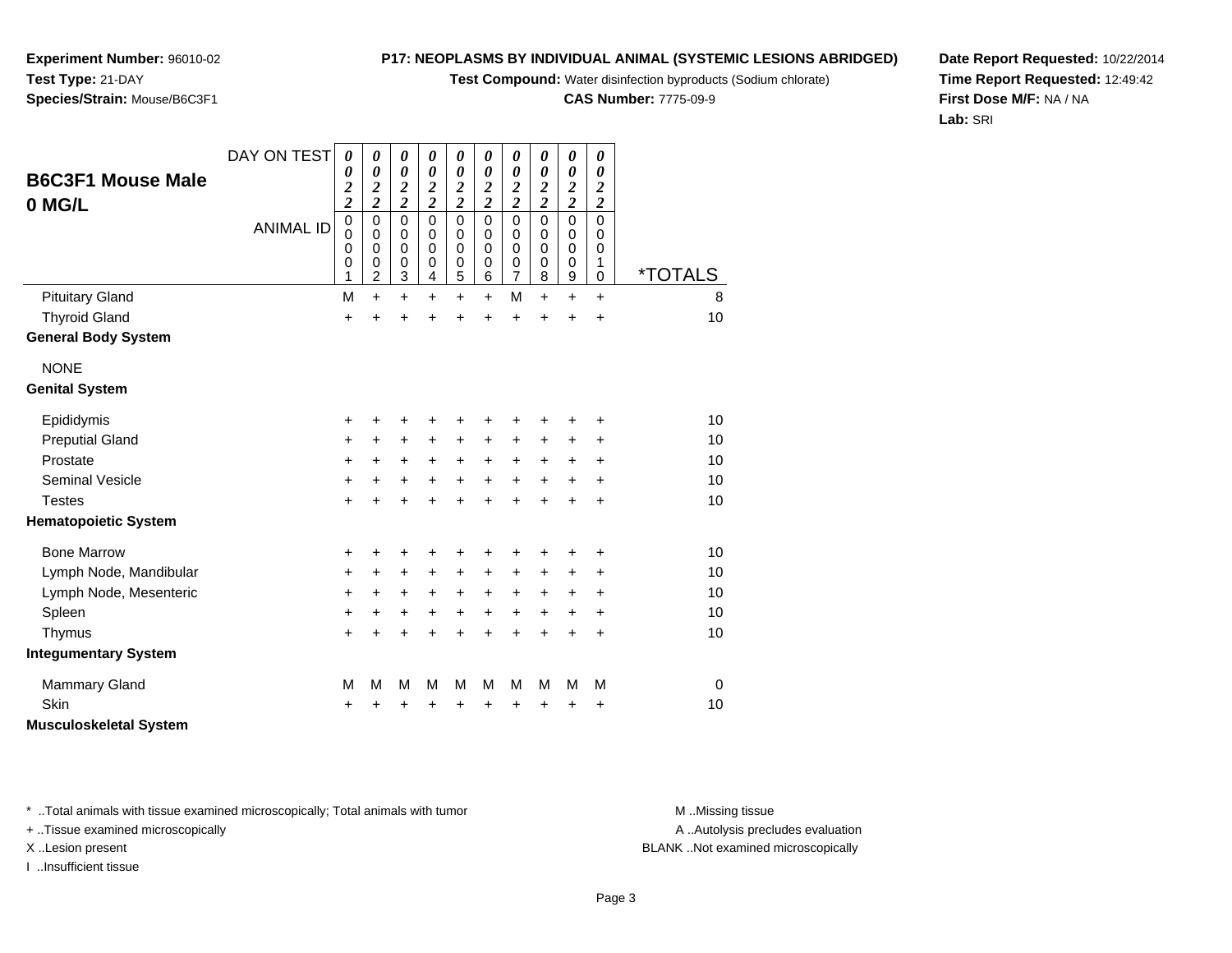**Test Compound:** Water disinfection byproducts (Sodium chlorate)

**CAS Number:** 7775-09-9

**Date Report Requested:** 10/22/2014**Time Report Requested:** 12:49:42**First Dose M/F:** NA / NA**Lab:** SRI

Page 4

A .. Autolysis precludes evaluation

\* ..Total animals with tissue examined microscopically; Total animals with tumor **M** ...Missing tissue M ...Missing tissue

+ ..Tissue examined microscopically

I ..Insufficient tissue

|                              | <b>ANIMAL ID</b> | 0<br>$\mathbf 0$<br>0<br>$\mathbf 0$ | 0<br>$\mathbf 0$<br>$\mathbf 0$<br>$\mathbf 0$<br>$\overline{2}$ | 0<br>$\pmb{0}$<br>$\pmb{0}$<br>$\mathbf 0$<br>3 | 0<br>$\mathbf 0$<br>$\mathbf 0$<br>0<br>4 | 0<br>$\pmb{0}$<br>$\pmb{0}$<br>$\mathbf 0$<br>5 | 0<br>$\mathbf 0$<br>$\mathbf 0$<br>$\mathbf 0$<br>6 | 0<br>$\mathbf 0$<br>$\pmb{0}$<br>$\pmb{0}$<br>$\overline{7}$ | 0<br>$\mathbf 0$<br>$\mathbf 0$<br>$\mathbf 0$<br>8 | 0<br>$\mathbf 0$<br>$\mathbf 0$<br>$\mathbf 0$<br>9 | 0<br>$\mathbf 0$<br>0<br>1<br>$\Omega$ | <i><b>*TOTALS</b></i> |
|------------------------------|------------------|--------------------------------------|------------------------------------------------------------------|-------------------------------------------------|-------------------------------------------|-------------------------------------------------|-----------------------------------------------------|--------------------------------------------------------------|-----------------------------------------------------|-----------------------------------------------------|----------------------------------------|-----------------------|
| <b>Bone</b>                  |                  | $\ddot{}$                            | $\ddot{}$                                                        | $\ddot{}$                                       | $\ddot{}$                                 | $\ddot{}$                                       | $\ddot{}$                                           | $\ddot{}$                                                    | $\ddot{}$                                           | $\ddot{}$                                           | $\ddot{}$                              | 10                    |
| <b>Nervous System</b>        |                  |                                      |                                                                  |                                                 |                                           |                                                 |                                                     |                                                              |                                                     |                                                     |                                        |                       |
| <b>Brain</b>                 |                  | $\ddot{}$                            | +                                                                | +                                               | +                                         | +                                               | +                                                   | +                                                            | +                                                   | $\ddot{}$                                           | $\ddot{}$                              | 10                    |
| <b>Respiratory System</b>    |                  |                                      |                                                                  |                                                 |                                           |                                                 |                                                     |                                                              |                                                     |                                                     |                                        |                       |
| Lung                         |                  | $\ddot{}$                            | +                                                                | +                                               | +                                         | +                                               | +                                                   | +                                                            | ٠                                                   | +                                                   | +                                      | 10                    |
| Nose                         |                  | $\ddot{}$                            | $+$                                                              | $\ddot{}$                                       | $\ddot{}$                                 | $\ddot{}$                                       | $\ddot{}$                                           | $\ddot{}$                                                    | $\ddot{}$                                           | $\ddot{}$                                           | $\ddot{}$                              | 10                    |
| Trachea                      |                  | $\ddot{}$                            | $\ddot{}$                                                        | $\ddot{}$                                       | $\ddot{}$                                 | $\ddot{}$                                       | $\ddot{}$                                           | $\ddot{}$                                                    | $\ddot{}$                                           | $\ddot{}$                                           | $\ddot{}$                              | 10                    |
| <b>Special Senses System</b> |                  |                                      |                                                                  |                                                 |                                           |                                                 |                                                     |                                                              |                                                     |                                                     |                                        |                       |
| <b>NONE</b>                  |                  |                                      |                                                                  |                                                 |                                           |                                                 |                                                     |                                                              |                                                     |                                                     |                                        |                       |
| <b>Urinary System</b>        |                  |                                      |                                                                  |                                                 |                                           |                                                 |                                                     |                                                              |                                                     |                                                     |                                        |                       |
| Kidney                       |                  | $\ddot{}$                            | $\pm$                                                            | +                                               | $+$                                       | $\pm$                                           | $\pm$                                               | $\pm$                                                        | +                                                   | +                                                   | ÷                                      | $10$                  |
| <b>Urinary Bladder</b>       |                  | $+$                                  | $\ddot{}$                                                        | $\ddot{}$                                       | $\ddot{}$                                 | $\ddot{}$                                       | $\ddot{}$                                           | $\ddot{}$                                                    | $\ddot{}$                                           | $\ddot{}$                                           | $\ddot{}$                              | 10                    |
| <b>SYSTEMIC LESIONS</b>      |                  |                                      |                                                                  |                                                 |                                           |                                                 |                                                     |                                                              |                                                     |                                                     |                                        |                       |
| Multiple Organ               |                  | +                                    |                                                                  |                                                 |                                           |                                                 |                                                     |                                                              |                                                     | +                                                   | ÷                                      | 10                    |
|                              |                  |                                      |                                                                  |                                                 |                                           |                                                 |                                                     |                                                              |                                                     |                                                     |                                        |                       |

DAY ON TEST

*0 0 2*

*0*

*0 2 2*

*0*

*0 2 2*

*2*

**Experiment Number:** 96010-02**Test Type:** 21-DAY**Species/Strain:** Mouse/B6C3F1

**B6C3F1 Mouse Male**

**0 MG/L**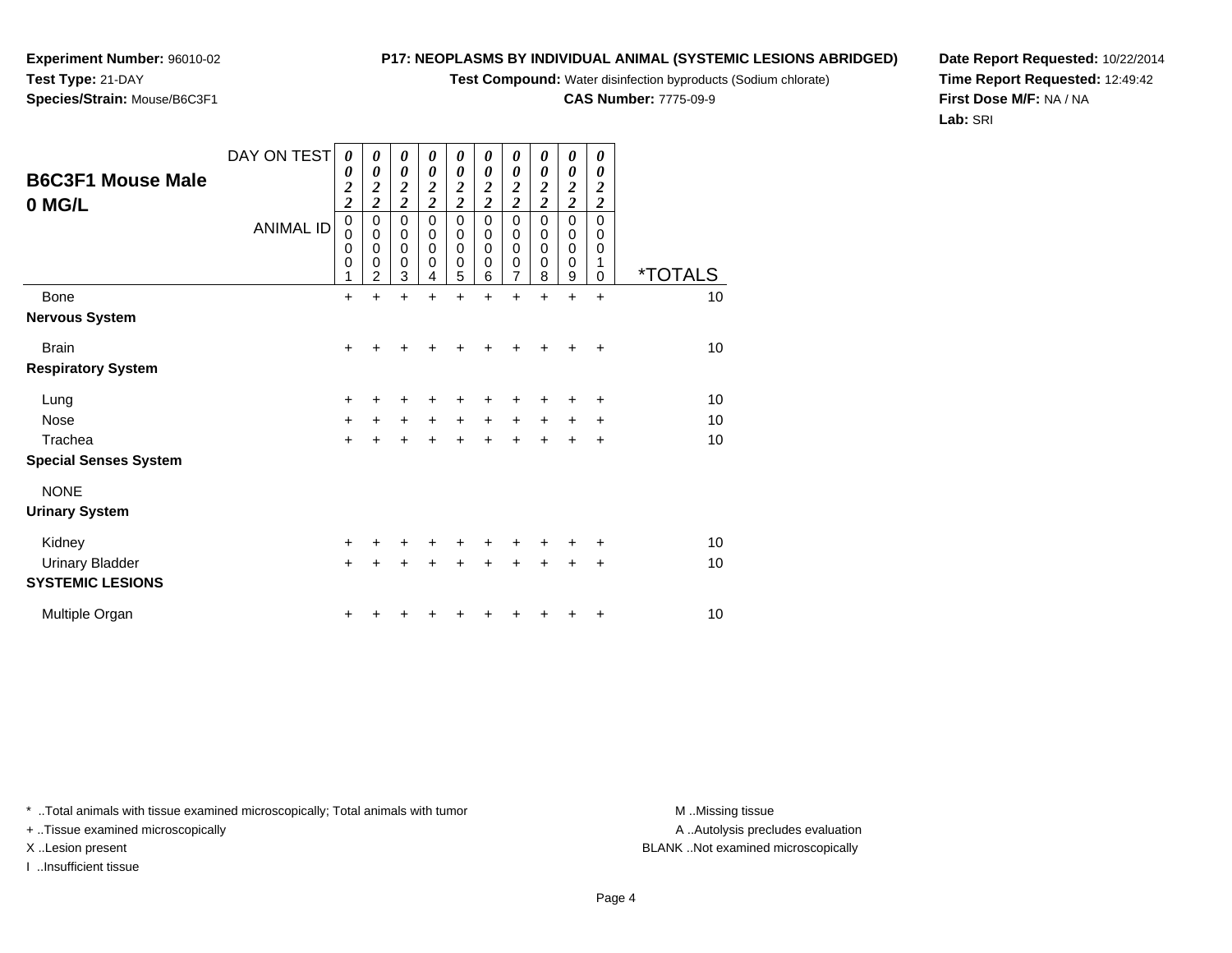#### **P17: NEOPLASMS BY INDIVIDUAL ANIMAL (SYSTEMIC LESIONS ABRIDGED)**

**Test Compound:** Water disinfection byproducts (Sodium chlorate)**CAS Number:** 7775-09-9

**Date Report Requested:** 10/22/2014**Time Report Requested:** 12:49:42**First Dose M/F:** NA / NA**Lab:** SRI

# **B6C3F1 Mouse Male125 MG/L**

|  |  | ANIMAL ID |  |
|--|--|-----------|--|
|--|--|-----------|--|

\*TOTALS

**Alimentary System**

NONE

**Cardiovascular System**

NONE

**Endocrine System**

NONE

#### **General Body System**

NONE

**Genital System**

NONE

**Hematopoietic System**

NONE

**Integumentary System**

NONE

**Musculoskeletal System**

NONE

**Nervous System**

NONE

\* ..Total animals with tissue examined microscopically; Total animals with tumor **M** ..Missing tissue M ..Missing tissue

+ ..Tissue examined microscopically

I ..Insufficient tissue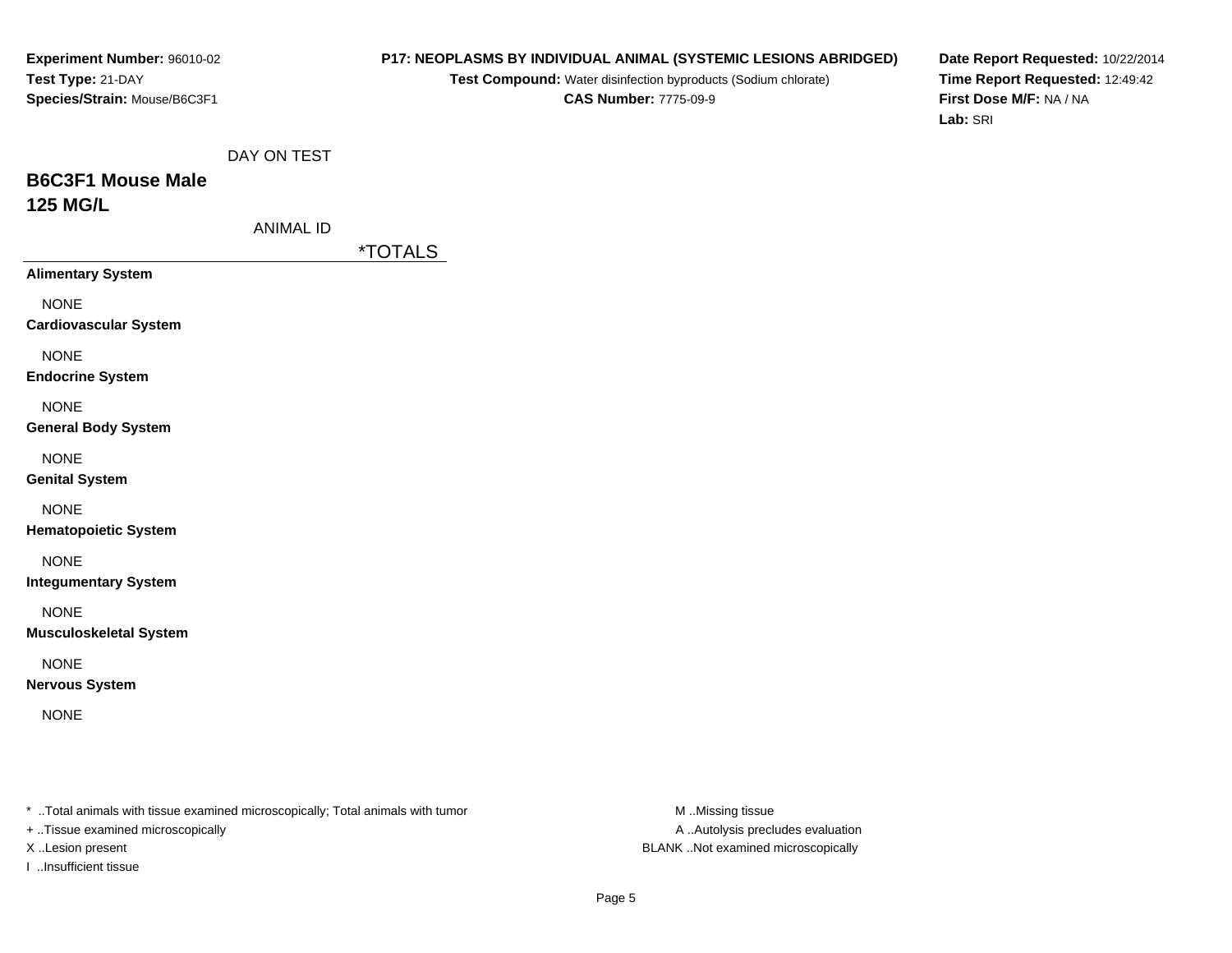# **P17: NEOPLASMS BY INDIVIDUAL ANIMAL (SYSTEMIC LESIONS ABRIDGED)**

**Test Compound:** Water disinfection byproducts (Sodium chlorate)**CAS Number:** 7775-09-9

**Date Report Requested:** 10/22/2014**Time Report Requested:** 12:49:42**First Dose M/F:** NA / NA**Lab:** SRI

# **B6C3F1 Mouse Male125 MG/L**

ANIMAL ID

\*TOTALS

**Respiratory System**

NONE

**Special Senses System**

NONE

**Urinary System**

# NONE

#### **SYSTEMIC LESIONS**

Multiple Organ

 $\mathbf n$  0

\* ..Total animals with tissue examined microscopically; Total animals with tumor **M** ...Missing tissue M ...Missing tissue

+ ..Tissue examined microscopically

I ..Insufficient tissue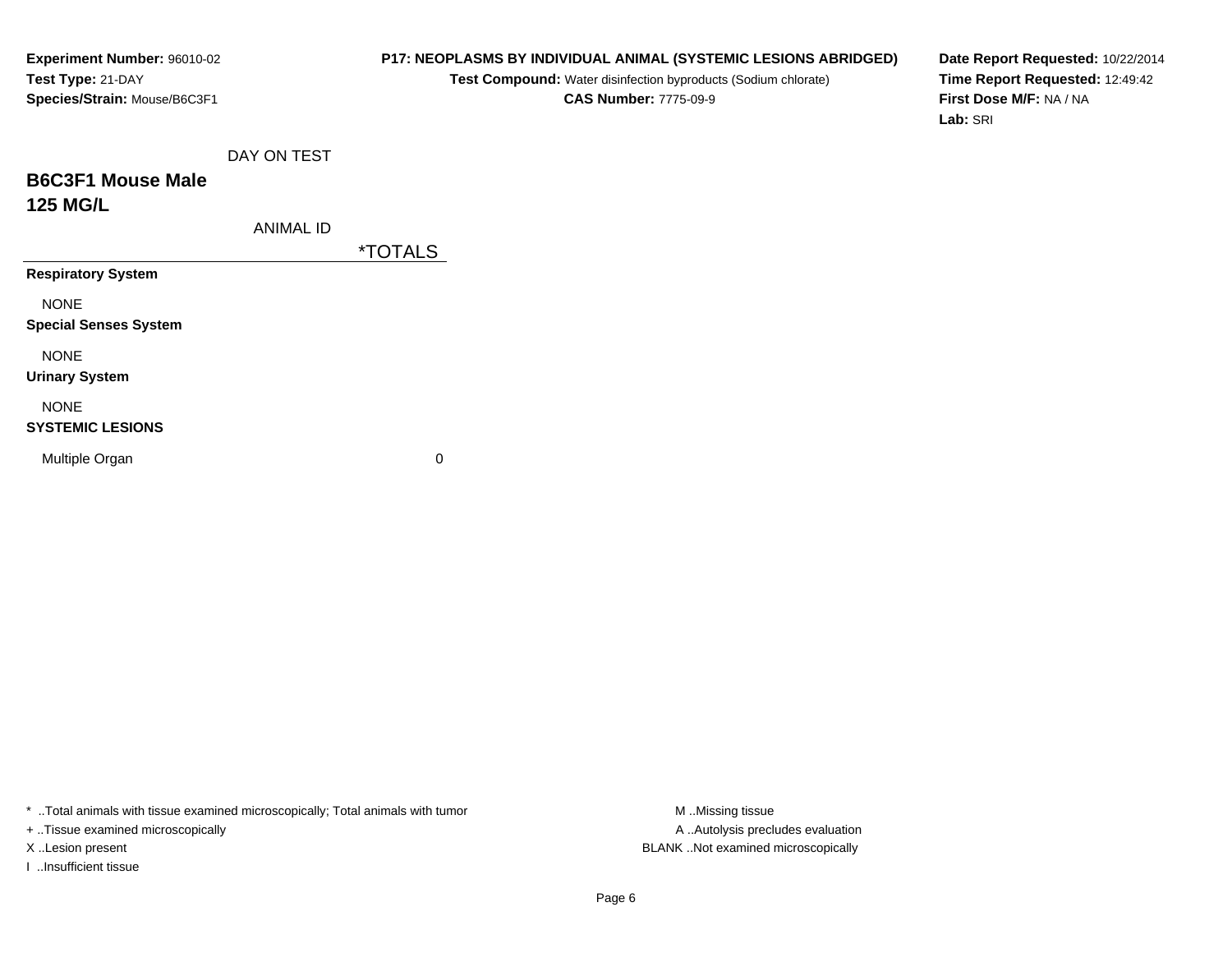#### **P17: NEOPLASMS BY INDIVIDUAL ANIMAL (SYSTEMIC LESIONS ABRIDGED)**

**Test Compound:** Water disinfection byproducts (Sodium chlorate)**CAS Number:** 7775-09-9

**Date Report Requested:** 10/22/2014**Time Report Requested:** 12:49:42**First Dose M/F:** NA / NA**Lab:** SRI

| DAY ON TEST |
|-------------|
|             |

# **B6C3F1 Mouse Male250 MG/L**

| ANIMAL ID |  |
|-----------|--|
|-----------|--|

\*TOTALS

**Alimentary System**

NONE

**Cardiovascular System**

NONE

**Endocrine System**

NONE

#### **General Body System**

NONE

**Genital System**

NONE

**Hematopoietic System**

NONE

**Integumentary System**

NONE

**Musculoskeletal System**

NONE

**Nervous System**

NONE

\* ..Total animals with tissue examined microscopically; Total animals with tumor **M** ..Missing tissue M ..Missing tissue

+ ..Tissue examined microscopically

I ..Insufficient tissue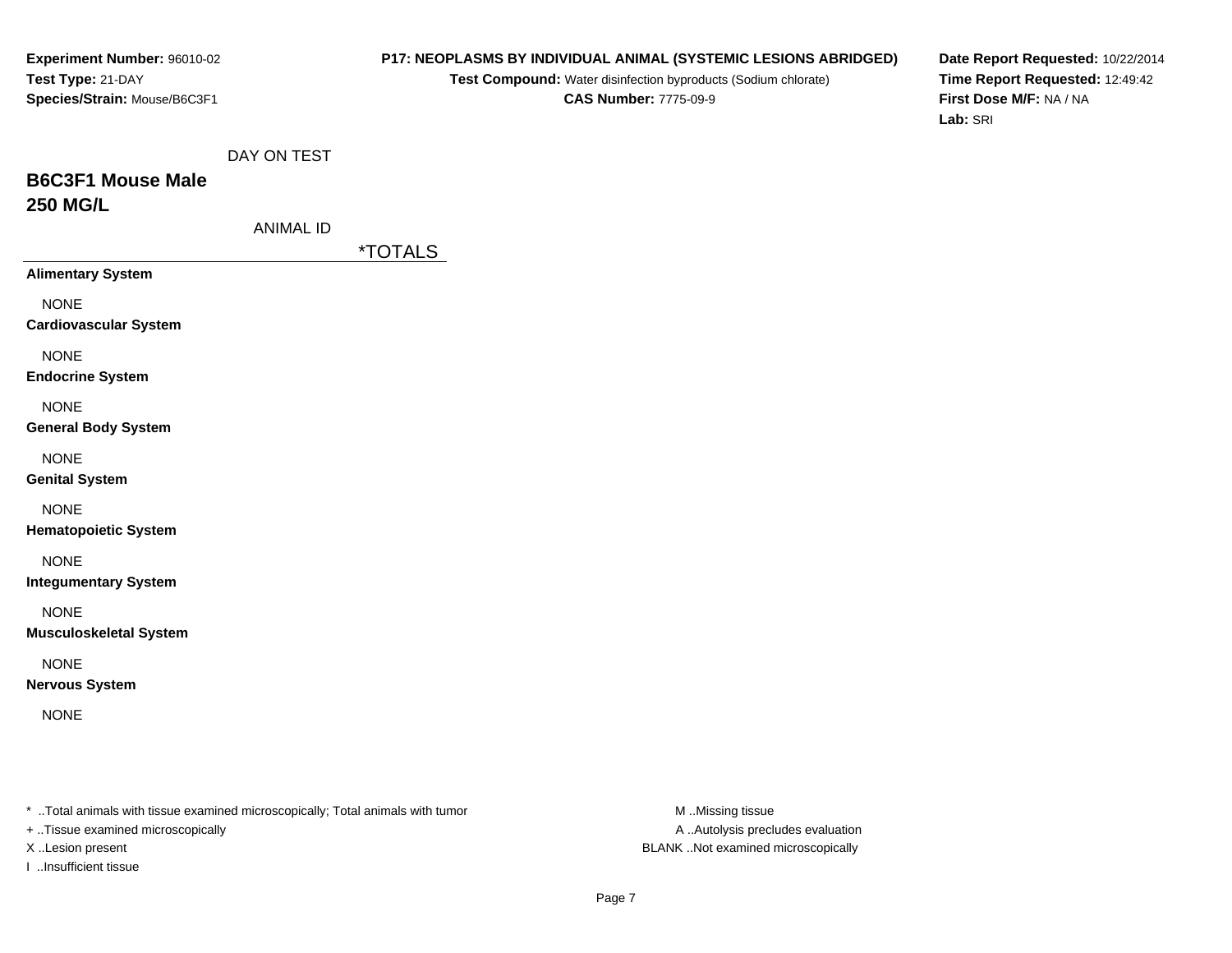# **P17: NEOPLASMS BY INDIVIDUAL ANIMAL (SYSTEMIC LESIONS ABRIDGED)**

**Test Compound:** Water disinfection byproducts (Sodium chlorate)**CAS Number:** 7775-09-9

**Date Report Requested:** 10/22/2014**Time Report Requested:** 12:49:42**First Dose M/F:** NA / NA**Lab:** SRI

# **B6C3F1 Mouse Male250 MG/L**

ANIMAL ID

\*TOTALS

**Respiratory System**

NONE

**Special Senses System**

NONE

**Urinary System**

# NONE

#### **SYSTEMIC LESIONS**

Multiple Organ

 $\mathbf n$  0

\* ..Total animals with tissue examined microscopically; Total animals with tumor **M** ...Missing tissue M ...Missing tissue

+ ..Tissue examined microscopically

I ..Insufficient tissue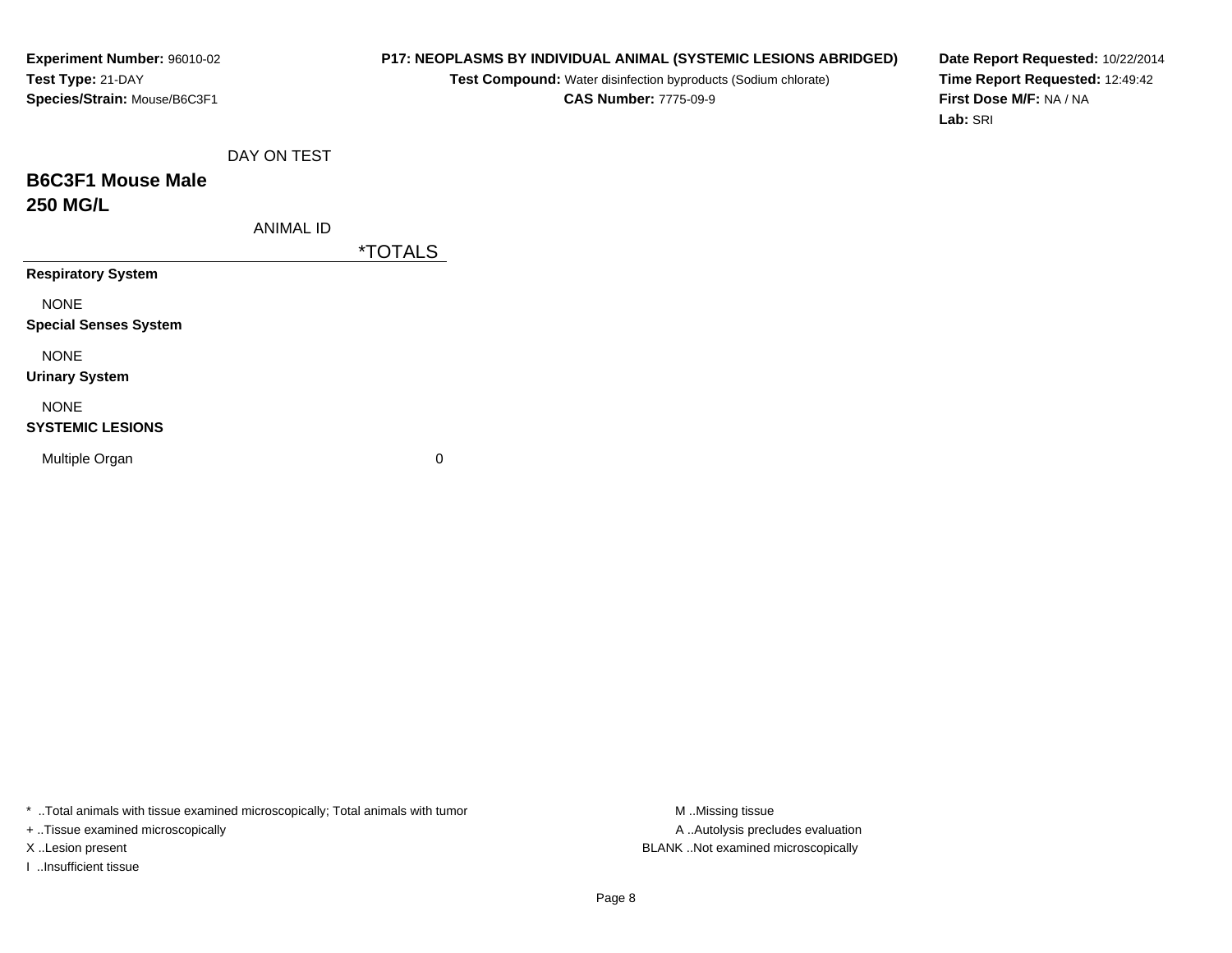#### **P17: NEOPLASMS BY INDIVIDUAL ANIMAL (SYSTEMIC LESIONS ABRIDGED)**

**Test Compound:** Water disinfection byproducts (Sodium chlorate)**CAS Number:** 7775-09-9

**Date Report Requested:** 10/22/2014**Time Report Requested:** 12:49:42**First Dose M/F:** NA / NA**Lab:** SRI

# **B6C3F1 Mouse Male500 MG/L**

\*TOTALS

**Alimentary System**

NONE

**Cardiovascular System**

NONE

**Endocrine System**

NONE

#### **General Body System**

NONE

**Genital System**

NONE

**Hematopoietic System**

NONE

**Integumentary System**

NONE

**Musculoskeletal System**

NONE

**Nervous System**

NONE

\* ..Total animals with tissue examined microscopically; Total animals with tumor **M** ..Missing tissue M ..Missing tissue

+ ..Tissue examined microscopically

I ..Insufficient tissue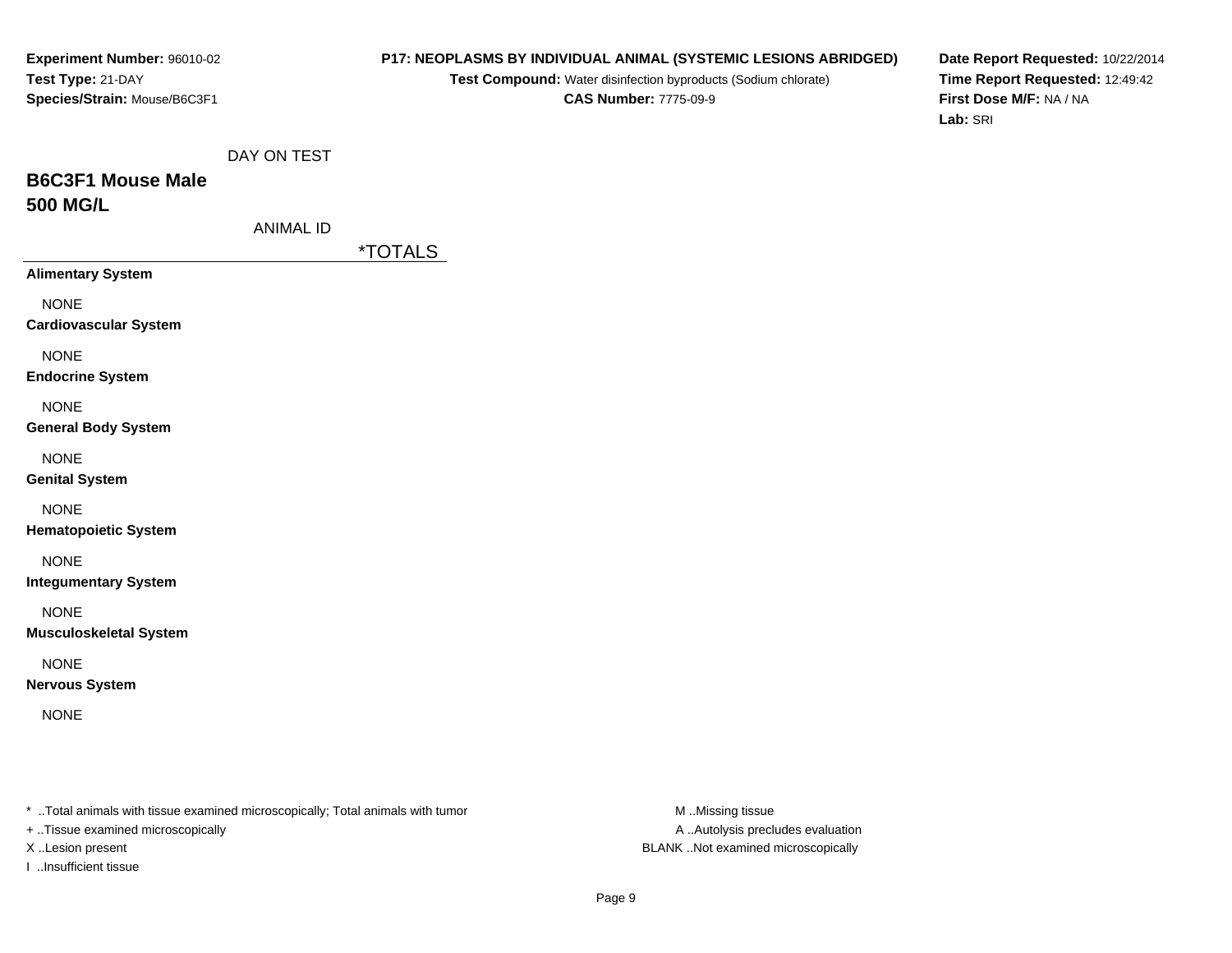# **P17: NEOPLASMS BY INDIVIDUAL ANIMAL (SYSTEMIC LESIONS ABRIDGED)**

**Test Compound:** Water disinfection byproducts (Sodium chlorate)**CAS Number:** 7775-09-9

**Date Report Requested:** 10/22/2014**Time Report Requested:** 12:49:42**First Dose M/F:** NA / NA**Lab:** SRI

|  | DAY ON TEST |  |
|--|-------------|--|
|  |             |  |

# **B6C3F1 Mouse Male500 MG/L**

ANIMAL ID

\*TOTALS

**Respiratory System**

NONE

**Special Senses System**

NONE

**Urinary System**

# NONE

#### **SYSTEMIC LESIONS**

Multiple Organ

 $\mathbf n$  0

\* ..Total animals with tissue examined microscopically; Total animals with tumor **M** ...Missing tissue M ...Missing tissue

+ ..Tissue examined microscopically

I ..Insufficient tissue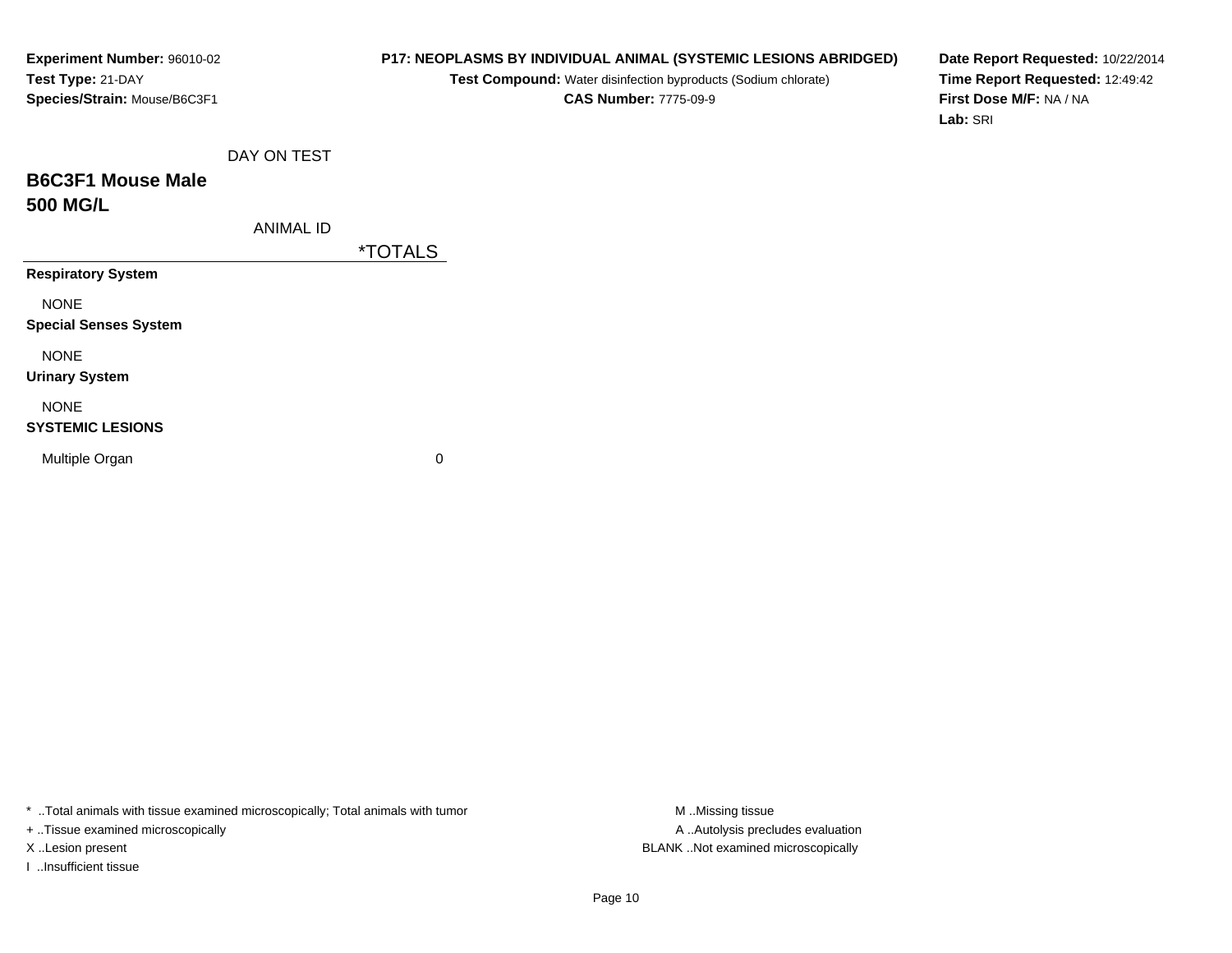# **P17: NEOPLASMS BY INDIVIDUAL ANIMAL (SYSTEMIC LESIONS ABRIDGED)**

**Test Compound:** Water disinfection byproducts (Sodium chlorate)**CAS Number:** 7775-09-9

**Date Report Requested:** 10/22/2014**Time Report Requested:** 12:49:42**First Dose M/F:** NA / NA**Lab:** SRI

| DAY ON TEST |  |  |
|-------------|--|--|
|-------------|--|--|

# **B6C3F1 Mouse Male1000MG/L**

| ANIMAL ID |  |
|-----------|--|
|           |  |

\*TOTALS

**Alimentary System**

NONE

**Cardiovascular System**

NONE

**Endocrine System**

NONE

#### **General Body System**

NONE

**Genital System**

NONE

**Hematopoietic System**

NONE

**Integumentary System**

NONE

**Musculoskeletal System**

NONE

**Nervous System**

NONE

\* ..Total animals with tissue examined microscopically; Total animals with tumor **M** ..Missing tissue M ..Missing tissue

+ ..Tissue examined microscopically

I ..Insufficient tissue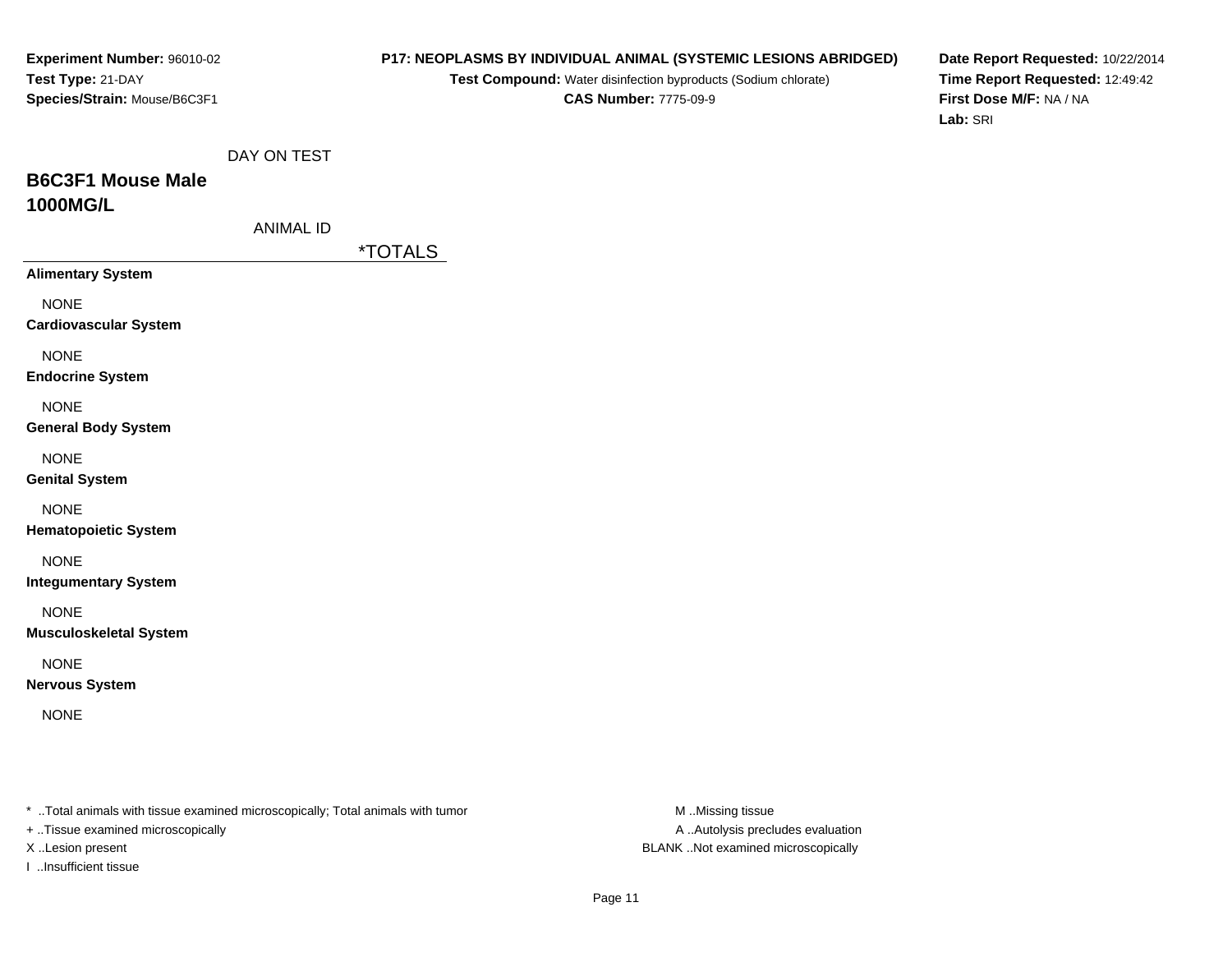# **P17: NEOPLASMS BY INDIVIDUAL ANIMAL (SYSTEMIC LESIONS ABRIDGED)**

**Test Compound:** Water disinfection byproducts (Sodium chlorate)**CAS Number:** 7775-09-9

**Date Report Requested:** 10/22/2014**Time Report Requested:** 12:49:42**First Dose M/F:** NA / NA**Lab:** SRI

|  | DAY ON TEST |
|--|-------------|
|  |             |

# **B6C3F1 Mouse Male1000MG/L**

ANIMAL ID

\*TOTALS

**Respiratory System**

NONE

**Special Senses System**

NONE

**Urinary System**

# NONE

#### **SYSTEMIC LESIONS**

Multiple Organ

 $\mathbf n$  0

\* ..Total animals with tissue examined microscopically; Total animals with tumor **M** ...Missing tissue M ...Missing tissue

+ ..Tissue examined microscopically

I ..Insufficient tissue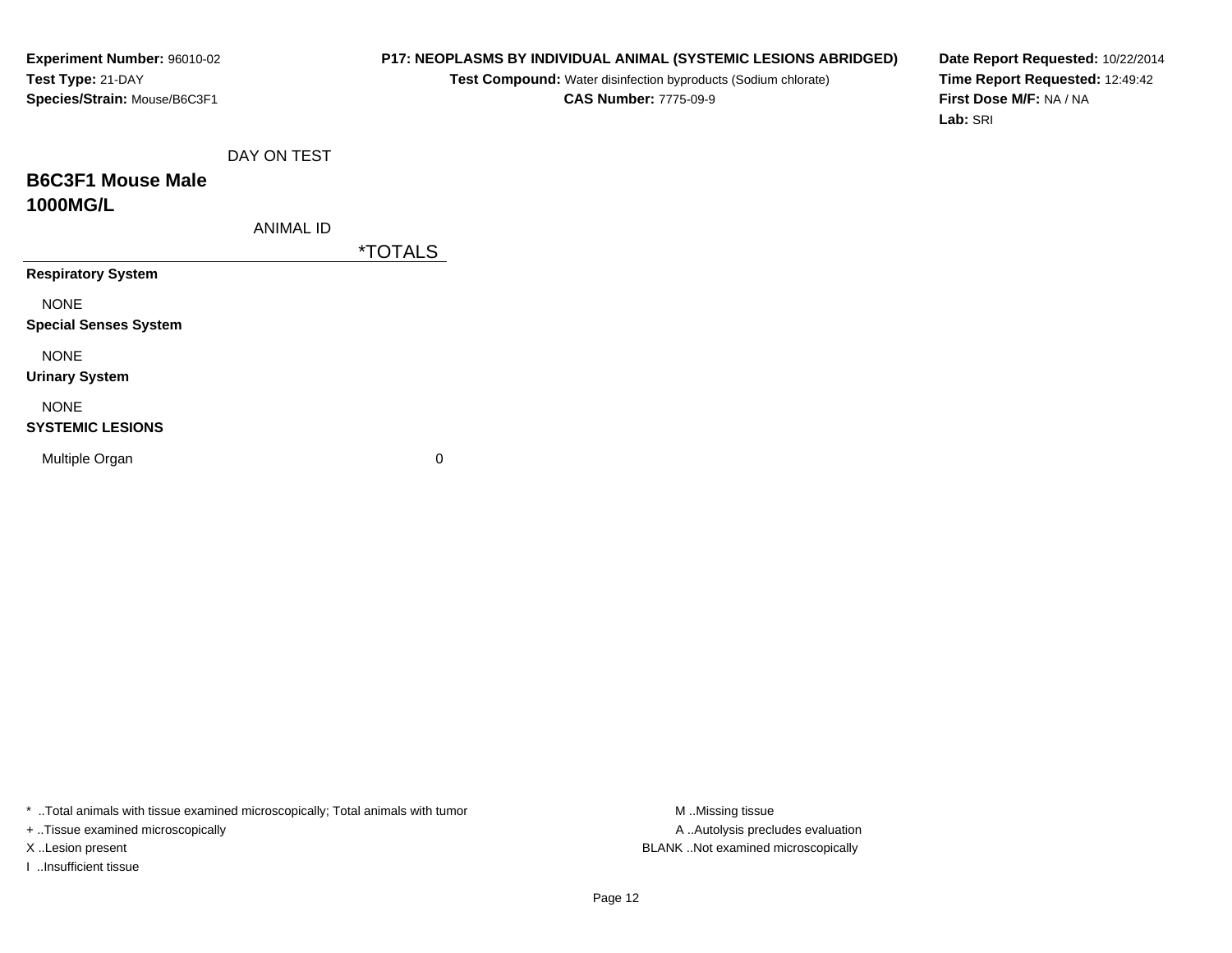**Test Compound:** Water disinfection byproducts (Sodium chlorate)

**CAS Number:** 7775-09-9

**Date Report Requested:** 10/22/2014**Time Report Requested:** 12:49:42**First Dose M/F:** NA / NA**Lab:** SRI

\* ..Total animals with tissue examined microscopically; Total animals with tumor **M** ..Missing tissue M ..Missing tissue

+ ..Tissue examined microscopically

I ..Insufficient tissue

|                              | <b>ANIMAL ID</b> | 0<br>0<br>0<br>5 | 0<br>0<br>0<br>5<br>2 | 0<br>0<br>0<br>5<br>3 | 0<br>0<br>0<br>5<br>4 | 0<br>$\Omega$<br>$\Omega$<br>5<br>5 | 0<br>0<br>0<br>5<br>6 | 0<br>0<br>0<br>5 | 0<br>$\mathbf 0$<br>0<br>5<br>8 | 0<br>$\Omega$<br>0<br>5<br>9 | 0<br>0<br>$\Omega$<br>6<br>$\Omega$ | <i><b>*TOTALS</b></i> |
|------------------------------|------------------|------------------|-----------------------|-----------------------|-----------------------|-------------------------------------|-----------------------|------------------|---------------------------------|------------------------------|-------------------------------------|-----------------------|
| <b>Alimentary System</b>     |                  |                  |                       |                       |                       |                                     |                       |                  |                                 |                              |                                     |                       |
| Esophagus                    |                  | +                |                       |                       |                       |                                     |                       |                  |                                 |                              | +                                   | 10                    |
| Gallbladder                  |                  | $\pm$            | $\ddot{}$             | $\ddot{}$             | M                     | $\ddot{}$                           | $\ddot{}$             | $\ddot{}$        | $+$                             | M                            | $\ddot{}$                           | 8                     |
| Intestine Large, Cecum       |                  | $\pm$            | $\ddot{}$             | ٠                     | $\pm$                 | +                                   | $\pm$                 | $\ddot{}$        | $\pm$                           | $\ddot{}$                    | $\ddot{}$                           | 10                    |
| Intestine Large, Colon       |                  | $\ddot{}$        | $\ddot{}$             | $\div$                | $\ddot{}$             | +                                   | $\ddot{}$             | $\ddot{}$        | $\ddot{}$                       | $\ddot{}$                    | $\ddot{}$                           | 10                    |
| Intestine Large, Rectum      |                  | $\pm$            | $\ddot{}$             | $\ddot{}$             | $\pm$                 | $\ddot{}$                           | $\ddot{}$             | $\pm$            | $\pm$                           | $\ddot{}$                    | ÷                                   | 10                    |
| Intestine Small, Duodenum    |                  | ٠                | $\ddot{}$             | $\pm$                 | $\pm$                 | +                                   | $\pm$                 | $\ddot{}$        | ٠                               | $\ddot{}$                    | ÷                                   | 10                    |
| Intestine Small, Ileum       |                  | $\pm$            | $\ddot{}$             | ٠                     | +                     | +                                   | +                     | $\ddot{}$        | $\pm$                           | $\ddot{}$                    | ÷                                   | 10                    |
| Intestine Small, Jejunum     |                  | $\pm$            | +                     | $\pm$                 | $\pm$                 | +                                   | +                     | $\ddot{}$        | $\pm$                           | $\ddot{}$                    | $\ddot{}$                           | 10                    |
| Liver                        |                  | $\pm$            | $\ddot{}$             | $\pm$                 | $\pm$                 | +                                   | $\ddot{}$             | $\ddot{}$        | $+$                             | $\ddot{}$                    | $\ddot{}$                           | 10                    |
| Pancreas                     |                  | $\pm$            | $\ddot{}$             | $\ddot{}$             | +                     | +                                   | $\ddot{}$             | $\ddot{}$        | $\ddot{}$                       | $\ddot{}$                    | $\ddot{}$                           | 10                    |
| <b>Salivary Glands</b>       |                  | $\pm$            | $\ddot{}$             | $\ddot{}$             | $\ddot{}$             | +                                   | $\ddot{}$             | $\ddot{}$        | $\ddot{}$                       | $\ddot{}$                    | $\ddot{}$                           | 10                    |
| Stomach, Forestomach         |                  | $\ddot{}$        | $\ddot{}$             | $\ddot{}$             | $\ddot{}$             | $\ddot{}$                           | $\ddot{}$             | $\ddot{}$        | $\pm$                           | $\ddot{}$                    | ÷                                   | 10                    |
| Stomach, Glandular           |                  | $\ddot{}$        | $\ddot{}$             |                       | +                     | +                                   | +                     | $\div$           | +                               | $\ddot{}$                    | ÷                                   | 10                    |
| <b>Cardiovascular System</b> |                  |                  |                       |                       |                       |                                     |                       |                  |                                 |                              |                                     |                       |
| <b>Rinnd Vessel</b>          |                  | ᆠ                | ᆠ                     | ᆠ                     | ᆠ                     | ┻                                   | ┻                     | ┷                | ∸                               | ᆠ                            | ᆠ                                   | 1 <sub>0</sub>        |

*0*

*0*

*0 2 2*

*0*

*0*

*0*

*0*

*0 2 2*

*0*

*0 2 2*

*0 2 2*

*0 2 2*

*0 2 2*

*0 2 2*

DAY ON TEST

| Cardiovascular System   |             |                     |  |                     |  |   |     |    |
|-------------------------|-------------|---------------------|--|---------------------|--|---|-----|----|
| <b>Blood Vessel</b>     |             | + + + + + + + + +   |  |                     |  |   | $+$ | 10 |
| Heart                   |             | + + + + + + + + + + |  |                     |  |   |     | 10 |
| <b>Endocrine System</b> |             |                     |  |                     |  |   |     |    |
| <b>Adrenal Cortex</b>   |             | + + + + + + + + +   |  |                     |  |   | $+$ | 10 |
| Adrenal Medulla         | $+$ $+$ $+$ |                     |  | $+$ $+$ $+$ $+$ $+$ |  |   | $+$ | 10 |
| Islets, Pancreatic      |             |                     |  |                     |  | ÷ |     | 1  |
|                         |             |                     |  |                     |  |   |     |    |

A .. Autolysis precludes evaluation

X ..Lesion present BLANK ..Not examined microscopically

**Experiment Number:** 96010-02**Test Type:** 21-DAY**Species/Strain:** Mouse/B6C3F1

**B6C3F1 Mouse Male**

**2000MG/L**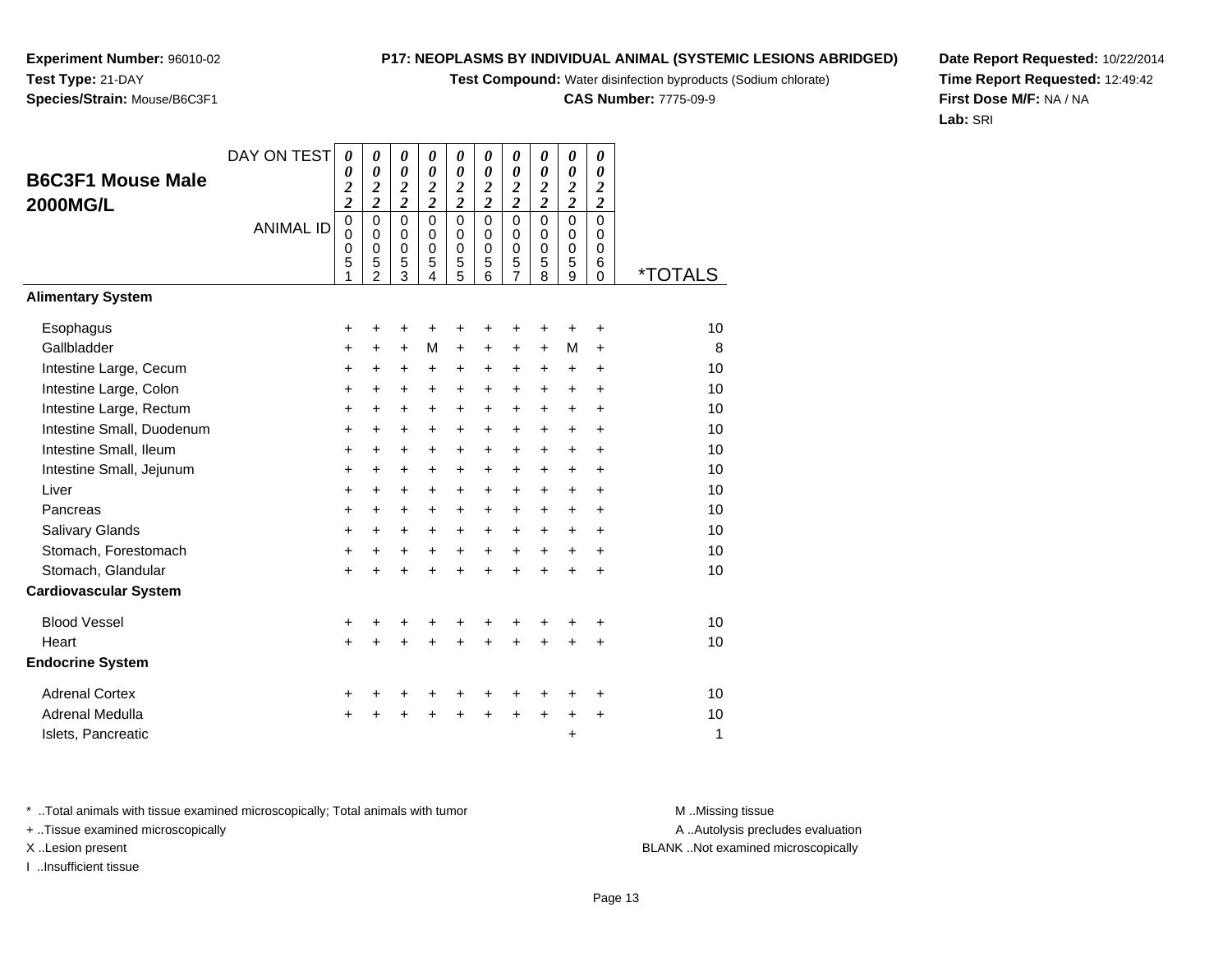**Test Compound:** Water disinfection byproducts (Sodium chlorate)

**CAS Number:** 7775-09-9

**Date Report Requested:** 10/22/2014**Time Report Requested:** 12:49:42**First Dose M/F:** NA / NA**Lab:** SRI

| <b>B6C3F1 Mouse Male</b><br><b>2000MG/L</b> | DAY ON TEST      | 0<br>0<br>$\overline{\mathbf{c}}$<br>$\overline{\mathbf{c}}$ | 0<br>0<br>$\overline{\mathbf{c}}$<br>$\overline{c}$ | 0<br>0<br>$\overline{\mathbf{c}}$<br>$\overline{\mathbf{c}}$ | 0<br>0<br>$\overline{\mathbf{c}}$<br>$\overline{\mathbf{c}}$ | 0<br>0<br>$\overline{\mathbf{c}}$<br>$\overline{\mathbf{c}}$ | 0<br>0<br>$\boldsymbol{2}$<br>$\overline{\mathbf{c}}$ | 0<br>0<br>$\overline{\mathbf{c}}$<br>$\overline{\mathbf{c}}$ | 0<br>0<br>$\overline{\mathbf{c}}$<br>$\overline{\mathbf{c}}$ | 0<br>0<br>$\boldsymbol{2}$<br>$\overline{\mathbf{c}}$ | 0<br>0<br>$\overline{2}$<br>$\overline{\mathbf{c}}$ |                       |
|---------------------------------------------|------------------|--------------------------------------------------------------|-----------------------------------------------------|--------------------------------------------------------------|--------------------------------------------------------------|--------------------------------------------------------------|-------------------------------------------------------|--------------------------------------------------------------|--------------------------------------------------------------|-------------------------------------------------------|-----------------------------------------------------|-----------------------|
|                                             | <b>ANIMAL ID</b> | $\pmb{0}$<br>0<br>0<br>5<br>1                                | 0<br>0<br>0<br>5<br>$\overline{c}$                  | 0<br>0<br>0<br>5<br>3                                        | $\mathbf 0$<br>0<br>0<br>5<br>4                              | $\mathbf 0$<br>0<br>0<br>5<br>5                              | $\overline{0}$<br>0<br>0<br>5<br>6                    | $\Omega$<br>0<br>0<br>5<br>$\overline{7}$                    | $\Omega$<br>0<br>0<br>5<br>8                                 | $\mathbf 0$<br>0<br>$\mathbf 0$<br>5<br>9             | $\Omega$<br>0<br>0<br>6<br>0                        | <i><b>*TOTALS</b></i> |
| Parathyroid Gland                           |                  | $\ddot{}$                                                    | $\ddot{}$                                           | +                                                            | +                                                            | $\ddot{}$                                                    | М                                                     | +                                                            | M                                                            | +                                                     | $\ddot{}$                                           | 8                     |
| <b>Pituitary Gland</b>                      |                  | $\ddot{}$                                                    | +                                                   | +                                                            | +                                                            | +                                                            | +                                                     | $\ddot{}$                                                    | +                                                            | $\ddot{}$                                             | $\ddot{}$                                           | 10                    |
| <b>Thyroid Gland</b>                        |                  | $\ddot{}$                                                    | +                                                   | $\ddot{}$                                                    | +                                                            | $\ddot{}$                                                    | +                                                     | $\ddot{}$                                                    | $\ddot{}$                                                    | $\ddot{}$                                             | $\ddot{}$                                           | 10                    |
| <b>General Body System</b>                  |                  |                                                              |                                                     |                                                              |                                                              |                                                              |                                                       |                                                              |                                                              |                                                       |                                                     |                       |
| <b>NONE</b>                                 |                  |                                                              |                                                     |                                                              |                                                              |                                                              |                                                       |                                                              |                                                              |                                                       |                                                     |                       |
| <b>Genital System</b>                       |                  |                                                              |                                                     |                                                              |                                                              |                                                              |                                                       |                                                              |                                                              |                                                       |                                                     |                       |
| Epididymis                                  |                  | +                                                            | +                                                   | +                                                            | +                                                            | +                                                            | +                                                     | +                                                            | +                                                            | +                                                     | +                                                   | 10                    |
| <b>Preputial Gland</b>                      |                  | +                                                            | +                                                   | +                                                            | +                                                            | +                                                            | +                                                     | +                                                            | +                                                            | +                                                     | +                                                   | 10                    |
| Prostate                                    |                  | $\ddot{}$                                                    | $\ddot{}$                                           | +                                                            | $\ddot{}$                                                    | +                                                            | +                                                     | +                                                            | +                                                            | +                                                     | +                                                   | 10                    |
| <b>Seminal Vesicle</b>                      |                  | +                                                            | $\ddot{}$                                           | +                                                            | $\ddot{}$                                                    | +                                                            | +                                                     | +                                                            | $\ddot{}$                                                    | +                                                     | $\ddot{}$                                           | 10                    |
| <b>Testes</b>                               |                  | +                                                            | +                                                   | $\ddot{}$                                                    | $\ddot{}$                                                    | $\ddot{}$                                                    | $\ddot{}$                                             | $\ddot{}$                                                    | $\ddot{}$                                                    | $\ddot{}$                                             | $\ddot{}$                                           | 10                    |
| <b>Hematopoietic System</b>                 |                  |                                                              |                                                     |                                                              |                                                              |                                                              |                                                       |                                                              |                                                              |                                                       |                                                     |                       |
| <b>Bone Marrow</b>                          |                  | +                                                            | +                                                   | +                                                            | +                                                            | +                                                            |                                                       | +                                                            |                                                              | +                                                     | +                                                   | 10                    |
| Lymph Node, Mandibular                      |                  | +                                                            | +                                                   | +                                                            | +                                                            | $\ddot{}$                                                    | +                                                     | $\ddot{}$                                                    | M                                                            | +                                                     | +                                                   | 9                     |
| Lymph Node, Mesenteric                      |                  | $\ddot{}$                                                    | ÷                                                   | $\pm$                                                        | М                                                            | м                                                            | $\ddot{}$                                             | +                                                            | $\ddot{}$                                                    | ٠                                                     | ٠                                                   | 8                     |
| Spleen                                      |                  | $\ddot{}$                                                    | $\ddot{}$                                           | +                                                            | +                                                            | +                                                            | +                                                     | +                                                            | $\ddot{}$                                                    | +                                                     | $\ddot{}$                                           | 10                    |
| Thymus                                      |                  | +                                                            | $\ddot{}$                                           | $\ddot{}$                                                    | $\ddot{}$                                                    | $\ddot{}$                                                    | $\ddot{}$                                             | $\ddot{}$                                                    | $\ddot{}$                                                    | $\ddot{}$                                             | $\ddot{}$                                           | 10                    |
| <b>Integumentary System</b>                 |                  |                                                              |                                                     |                                                              |                                                              |                                                              |                                                       |                                                              |                                                              |                                                       |                                                     |                       |
| <b>Mammary Gland</b>                        |                  | M                                                            | М                                                   | М                                                            | м                                                            | м                                                            | М                                                     | М                                                            | M                                                            | M                                                     | M                                                   | 0                     |
| Skin                                        |                  | +                                                            | +                                                   | +                                                            | +                                                            | +                                                            | +                                                     | +                                                            | +                                                            | +                                                     | +                                                   | 10                    |
|                                             |                  |                                                              |                                                     |                                                              |                                                              |                                                              |                                                       |                                                              |                                                              |                                                       |                                                     |                       |

\* ..Total animals with tissue examined microscopically; Total animals with tumor **M** . Missing tissue M ..Missing tissue

+ ..Tissue examined microscopically

**Experiment Number:** 96010-02

**Species/Strain:** Mouse/B6C3F1

**Test Type:** 21-DAY

I ..Insufficient tissue

A ..Autolysis precludes evaluation

X ..Lesion present BLANK ..Not examined microscopically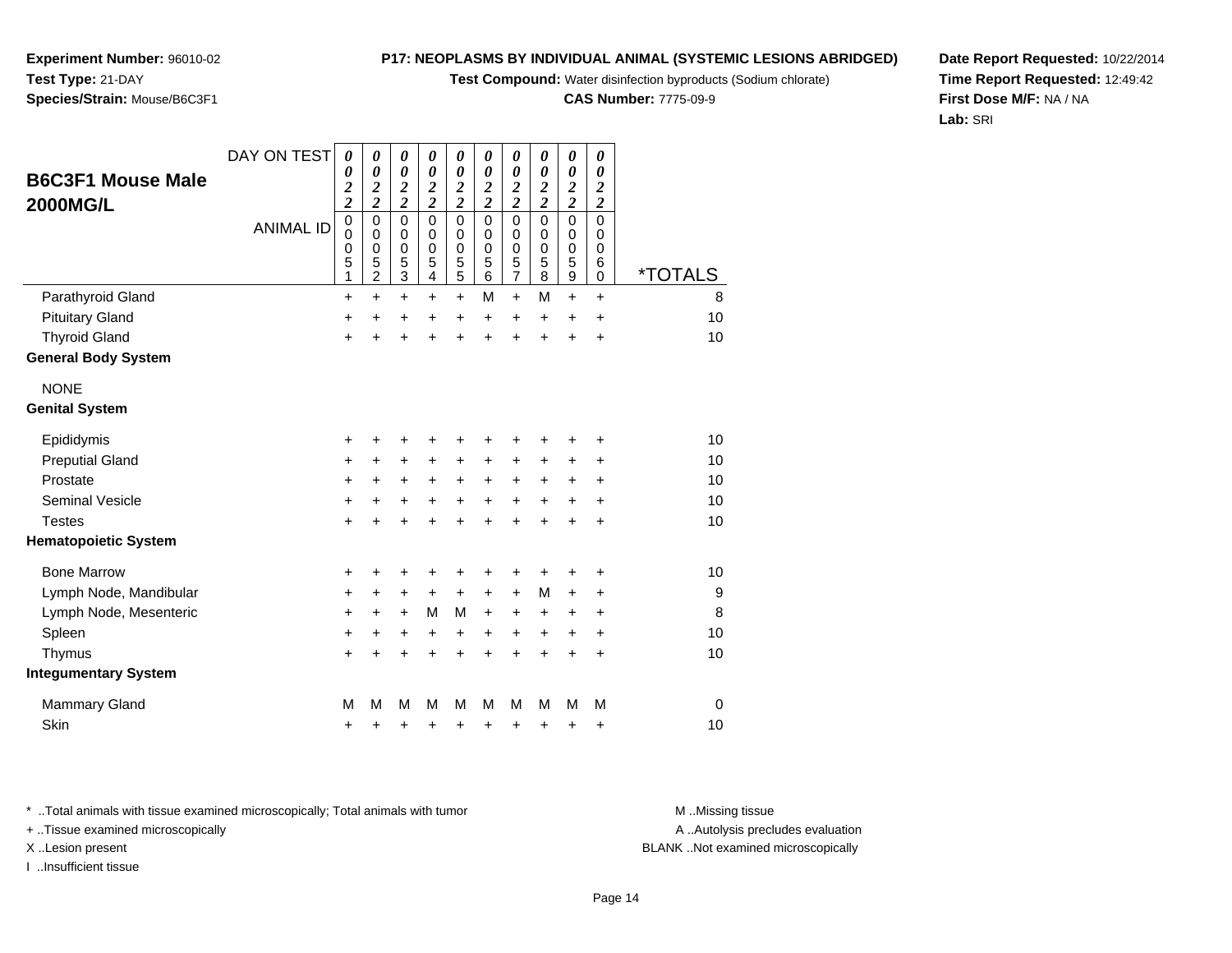**Test Compound:** Water disinfection byproducts (Sodium chlorate)

**CAS Number:** 7775-09-9

**Date Report Requested:** 10/22/2014**Time Report Requested:** 12:49:42**First Dose M/F:** NA / NA**Lab:** SRI

A .. Autolysis precludes evaluation

\* ..Total animals with tissue examined microscopically; Total animals with tumor **M** ..Missing tissue M ..Missing tissue

+ ..Tissue examined microscopically

X ..Lesion present BLANK ..Not examined microscopically

I ..Insufficient tissue

DAY ON TEST

*0*

*0*

*0 2 2*

*0 2 2*

|                               | <b>ANIMAL ID</b> | 0<br>0<br>0 | 0<br>0<br>$\boldsymbol{0}$ | 0<br>$\pmb{0}$<br>$\frac{0}{5}$ | 0<br>$\mathbf 0$<br>$\mathbf 0$ | 0<br>$\mathbf 0$<br>$\mathbf 0$ | 0<br>$\mathbf 0$<br>$\mathbf 0$ | 0<br>$\mathbf 0$<br>$\pmb{0}$    | 0<br>$\mathbf 0$<br>$\mathbf 0$ | 0<br>$\,0\,$<br>$\mathbf 0$ | 0<br>$\mathbf 0$<br>$\pmb{0}$ |                            |
|-------------------------------|------------------|-------------|----------------------------|---------------------------------|---------------------------------|---------------------------------|---------------------------------|----------------------------------|---------------------------------|-----------------------------|-------------------------------|----------------------------|
|                               |                  | 5<br>1      | 5<br>$\mathfrak{p}$        | 3                               | 5<br>4                          | 5<br>5                          | 5<br>6                          | $\overline{5}$<br>$\overline{7}$ | 5<br>8                          | 5<br>9                      | $\,6$<br>$\mathbf 0$          | <i><b>*TOTALS</b></i>      |
| <b>Musculoskeletal System</b> |                  |             |                            |                                 |                                 |                                 |                                 |                                  |                                 |                             |                               |                            |
| Bone                          |                  | $\ddot{}$   | +                          | ٠                               | +                               |                                 | +                               | ٠                                | $\ddot{}$                       | ÷                           | $\ddot{}$                     | 10                         |
| <b>Nervous System</b>         |                  |             |                            |                                 |                                 |                                 |                                 |                                  |                                 |                             |                               |                            |
| <b>Brain</b>                  |                  | $\ddot{}$   | +                          | +                               | +                               | +                               | $\div$                          | +                                | $\ddot{}$                       | $\ddot{}$                   | $\ddot{}$                     | 10                         |
| <b>Respiratory System</b>     |                  |             |                            |                                 |                                 |                                 |                                 |                                  |                                 |                             |                               |                            |
| Lung                          |                  | +           | +                          | ٠                               | ٠                               | ٠                               | ÷                               | ٠                                | +                               | +                           | $\ddot{}$                     | 10                         |
| Nose                          |                  | $\ddot{}$   | $\ddot{}$                  | $+$                             | $+$                             | $+$                             | $+$                             | $+$                              | $+$                             | $+$                         | $\ddot{}$                     | 10                         |
| Trachea                       |                  | $+$         | $\ddot{}$                  | $+$                             | $\ddot{}$                       | $\ddot{}$                       | $\ddot{}$                       | $+$                              | $\ddot{}$                       | $\ddot{}$                   | $\ddot{}$                     | 10                         |
| <b>Special Senses System</b>  |                  |             |                            |                                 |                                 |                                 |                                 |                                  |                                 |                             |                               |                            |
| <b>NONE</b>                   |                  |             |                            |                                 |                                 |                                 |                                 |                                  |                                 |                             |                               |                            |
| <b>Urinary System</b>         |                  |             |                            |                                 |                                 |                                 |                                 |                                  |                                 |                             |                               |                            |
| Kidney                        |                  | $\ddot{}$   |                            | ٠                               | ÷                               | $\ddot{}$                       | $\ddot{}$                       | $\ddot{}$                        | $\ddot{}$                       | +                           | $\ddot{}$                     | 10                         |
| <b>Urinary Bladder</b>        |                  | $+$         | $\ddot{}$                  | $+$                             | $\ddot{}$                       | $+$                             | $+$                             | $+$                              | $\ddot{}$                       | $\ddot{}$                   | $\ddot{}$                     | 10                         |
| <b>SYSTEMIC LESIONS</b>       |                  |             |                            |                                 |                                 |                                 |                                 |                                  |                                 |                             |                               |                            |
| Multiple Organ                |                  | $\ddot{}$   | +                          | ٠                               | +                               | $\ddot{}$                       | +                               | ٠                                | +                               | +                           | +                             | 10                         |
|                               |                  |             |                            |                                 |                                 |                                 |                                 |                                  |                                 |                             |                               | ***<br>***END OF MALE DATA |

**Experiment Number:** 96010-02**Test Type:** 21-DAY**Species/Strain:** Mouse/B6C3F1

**B6C3F1 Mouse Male**

**2000MG/L**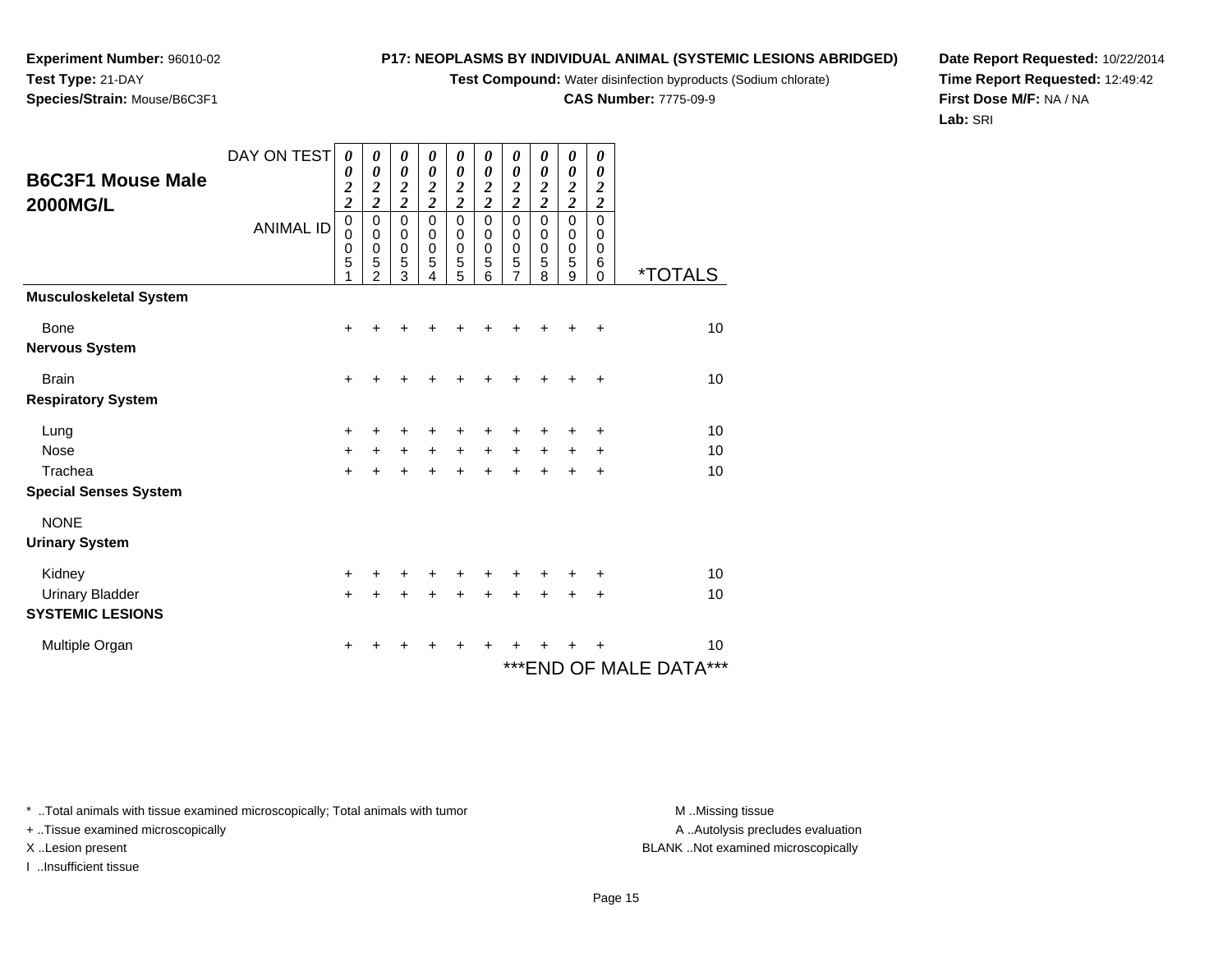**Test Compound:** Water disinfection byproducts (Sodium chlorate)

**CAS Number:** 7775-09-9

**Date Report Requested:** 10/22/2014**Time Report Requested:** 12:49:42**First Dose M/F:** NA / NA**Lab:** SRI

<sup>+</sup> <sup>+</sup> <sup>+</sup> <sup>+</sup> <sup>+</sup> <sup>+</sup> <sup>+</sup> <sup>+</sup> <sup>+</sup> <sup>10</sup>

**B6C3F1 Mouse Female0 MG/L**ANIMAL ID *0 2 2* 0 0 0 6 1 *0 2 2* 0 0 0 6 2 *0 2 2* 0 0 0 6 3 *0 2 2* 0 0 0 6 4 *0 2 2* 0 0 0 6 5 *0 2 2* 0 0 0 6 6 *0 2 2* 0 0 0 6 7 *0 2 2* 0 0 0 6 8 *0 2 2* 0 0 0 6 9 *0 2 2* 0 0 0 7 $\overline{0}$ 0 \*TOTALS**Alimentary SystemEsophagus** s M <sup>+</sup> <sup>+</sup> <sup>+</sup> <sup>+</sup> <sup>M</sup> <sup>+</sup> <sup>+</sup> <sup>+</sup> <sup>+</sup> <sup>8</sup> Gallbladderr + <sup>+</sup> <sup>+</sup> <sup>+</sup> <sup>+</sup> <sup>M</sup> <sup>+</sup> <sup>+</sup> <sup>+</sup> <sup>+</sup> <sup>9</sup> Intestine Large, Cecum <sup>+</sup> <sup>+</sup> <sup>+</sup> <sup>+</sup> <sup>+</sup> <sup>+</sup> <sup>+</sup> <sup>+</sup> <sup>+</sup> <sup>+</sup> <sup>10</sup> Intestine Large, Colon $\mathsf{n}$  + <sup>+</sup> <sup>+</sup> <sup>+</sup> <sup>+</sup> <sup>+</sup> <sup>+</sup> <sup>+</sup> <sup>+</sup> <sup>+</sup> <sup>10</sup> Intestine Large, Rectum <sup>+</sup> <sup>+</sup> <sup>+</sup> <sup>+</sup> <sup>+</sup> <sup>+</sup> <sup>+</sup> <sup>+</sup> <sup>+</sup> <sup>+</sup> <sup>10</sup> Intestine Small, Duodenum <sup>+</sup> <sup>+</sup> <sup>+</sup> <sup>+</sup> <sup>+</sup> <sup>+</sup> <sup>+</sup> <sup>+</sup> <sup>+</sup> <sup>+</sup> <sup>10</sup> Intestine Small, Ileum <sup>+</sup> <sup>+</sup> <sup>+</sup> <sup>+</sup> <sup>+</sup> <sup>+</sup> <sup>+</sup> <sup>+</sup> <sup>+</sup> <sup>+</sup> <sup>10</sup> Intestine Small, Jejunum <sup>+</sup> <sup>+</sup> <sup>+</sup> <sup>+</sup> <sup>+</sup> <sup>+</sup> <sup>+</sup> <sup>+</sup> <sup>+</sup> <sup>+</sup> <sup>10</sup> Liver $\mathsf{r}$  + <sup>+</sup> <sup>+</sup> <sup>+</sup> <sup>+</sup> <sup>+</sup> <sup>+</sup> <sup>+</sup> <sup>+</sup> <sup>+</sup> <sup>10</sup> Pancreas <sup>+</sup> <sup>+</sup> <sup>+</sup> <sup>+</sup> <sup>+</sup> <sup>+</sup> <sup>+</sup> <sup>+</sup> <sup>+</sup> <sup>+</sup> <sup>10</sup> Salivary Glands $\sim$   $\sim$   $\sim$   $\sim$   $\sim$   $\sim$  <sup>+</sup> <sup>+</sup> <sup>+</sup> <sup>+</sup> <sup>+</sup> <sup>+</sup> <sup>+</sup> <sup>+</sup> <sup>+</sup> <sup>10</sup> Stomach, Forestomach $h \rightarrow$  <sup>+</sup> <sup>+</sup> <sup>+</sup> <sup>+</sup> <sup>+</sup> <sup>+</sup> <sup>+</sup> <sup>+</sup> <sup>+</sup> <sup>10</sup> Stomach, Glandular $\mathsf{r}$  + <sup>+</sup> <sup>+</sup> <sup>+</sup> <sup>+</sup> <sup>+</sup> <sup>+</sup> <sup>+</sup> <sup>+</sup> <sup>+</sup> <sup>10</sup> **Cardiovascular System**Blood Vessel <sup>+</sup> <sup>+</sup> <sup>+</sup> <sup>+</sup> <sup>+</sup> <sup>+</sup> <sup>+</sup> <sup>+</sup> <sup>+</sup> <sup>+</sup> <sup>10</sup> **Heart**  $\frac{1}{2}$  <sup>+</sup> <sup>+</sup> <sup>+</sup> <sup>+</sup> <sup>+</sup> <sup>+</sup> <sup>+</sup> <sup>+</sup> <sup>+</sup> <sup>10</sup> **Endocrine System**Adrenal Cortex $\mathsf{x}$  + <sup>+</sup> <sup>+</sup> <sup>+</sup> <sup>+</sup> <sup>+</sup> <sup>+</sup> <sup>+</sup> <sup>+</sup> <sup>+</sup> <sup>10</sup> Adrenal Medullaa  $+$ <sup>+</sup> <sup>+</sup> <sup>+</sup> <sup>+</sup> <sup>+</sup> <sup>+</sup> <sup>+</sup> <sup>+</sup> <sup>+</sup> <sup>10</sup>

DAY ON TEST

*0*

*0*

*0*

*0*

*0*

*0*

*0*

*0*

*0*

*0*

\* ..Total animals with tissue examined microscopically; Total animals with tumor **M** ..Missing tissue M ..Missing tissue

d  $+$ 

+ ..Tissue examined microscopically

**Experiment Number:** 96010-02

**Species/Strain:** Mouse/B6C3F1

**Test Type:** 21-DAY

I ..Insufficient tissue

Parathyroid Gland

A ..Autolysis precludes evaluation

X ..Lesion present BLANK ..Not examined microscopically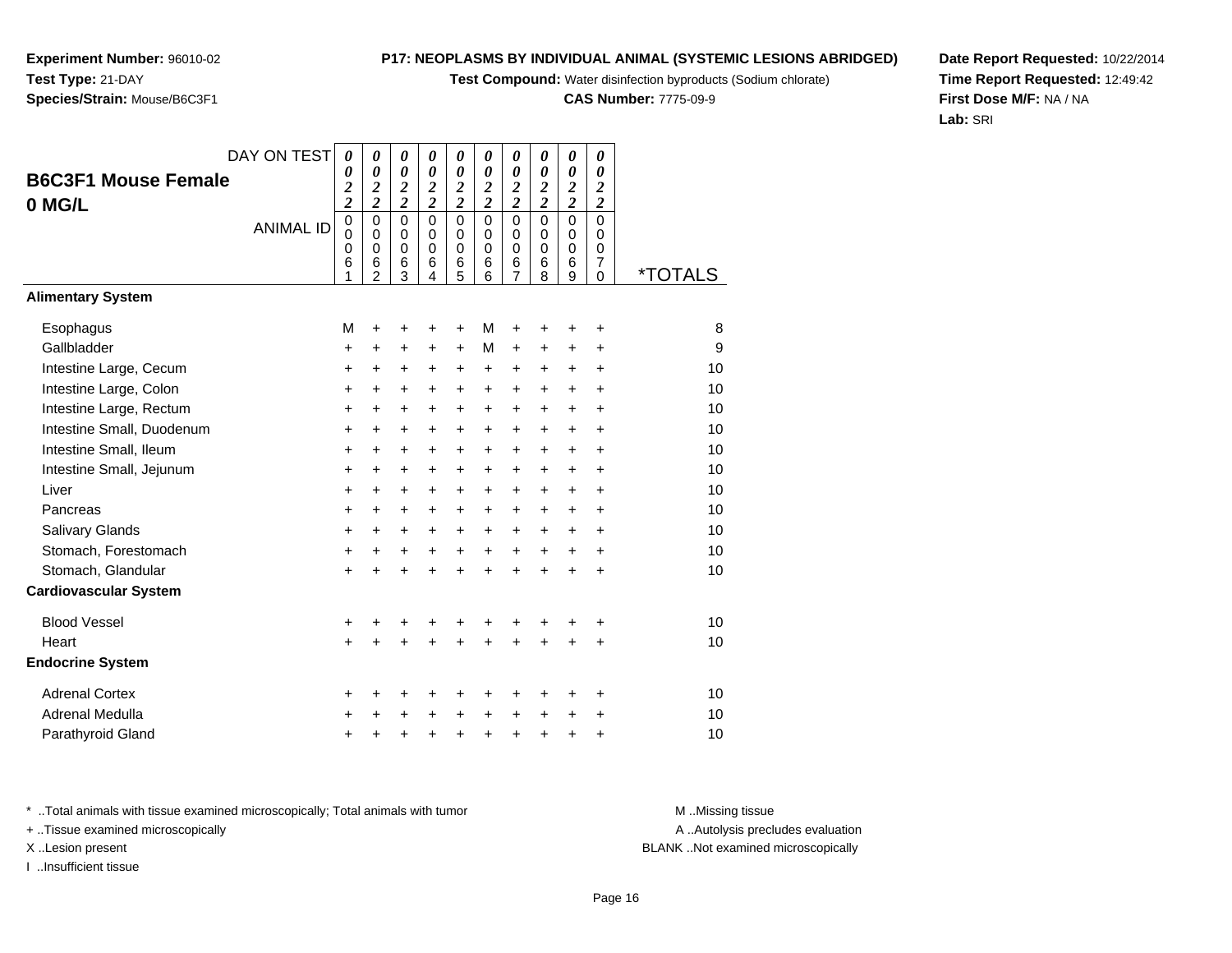**Test Compound:** Water disinfection byproducts (Sodium chlorate)

**CAS Number:** 7775-09-9

**Date Report Requested:** 10/22/2014**Time Report Requested:** 12:49:42**First Dose M/F:** NA / NA**Lab:** SRI

A ..Autolysis precludes evaluation

DAY ON TEST**B6C3F1 Mouse Female0 MG/L**ANIMAL ID*0 0 2 2* 0 0 0 6 1 $\ddot{}$ *0 0 2 2* 0 0 0 6 2 $\ddot{}$ *0 0 2 2* 0 0 0 6 3*0 0 2 2* 0 0 0 6 4*0 0 2 2* 0 0 0 6 5*0 0 2 2* 0 0 0 6 6*0 0 2 2* 0 0 0 6 7*0 0 2 2* 0 0 0 6 8*0 0 2 2* 0 0 0 6 9 $\ddot{}$ *0 0 2 2* 0 0 0 7 $\overline{0}$ 0 \*TOTALS10 Pituitary Gland $\alpha$  + <sup>+</sup> <sup>+</sup> <sup>+</sup> <sup>+</sup> <sup>+</sup> <sup>+</sup> <sup>+</sup> <sup>+</sup> <sup>+</sup> <sup>10</sup> Thyroid Gland $\alpha$  + <sup>+</sup> <sup>+</sup> <sup>+</sup> <sup>+</sup> <sup>+</sup> <sup>+</sup> <sup>+</sup> <sup>+</sup> <sup>+</sup> <sup>10</sup> **General Body System**NONE **Genital System**Clitoral Gland $\alpha$  + <sup>+</sup> <sup>+</sup> <sup>+</sup> <sup>+</sup> <sup>+</sup> <sup>+</sup> <sup>+</sup> <sup>+</sup> <sup>+</sup> <sup>10</sup> **Ovary**  <sup>+</sup> <sup>+</sup> <sup>+</sup> <sup>+</sup> <sup>+</sup> <sup>+</sup> <sup>+</sup> <sup>+</sup> <sup>+</sup> <sup>+</sup> <sup>10</sup> Uterus <sup>+</sup> <sup>+</sup> <sup>+</sup> <sup>+</sup> <sup>+</sup> <sup>+</sup> <sup>+</sup> <sup>+</sup> <sup>+</sup> <sup>+</sup> <sup>10</sup> **Hematopoietic System**Bone Marrow <sup>+</sup> <sup>+</sup> <sup>+</sup> <sup>+</sup> <sup>+</sup> <sup>+</sup> <sup>+</sup> <sup>+</sup> <sup>+</sup> <sup>+</sup> <sup>10</sup> Lymph Node, Mandibularr + <sup>+</sup> <sup>+</sup> <sup>+</sup> <sup>+</sup> <sup>+</sup> <sup>+</sup> <sup>+</sup> <sup>+</sup> <sup>+</sup> <sup>10</sup> Lymph Node, Mesenteric $\circ$  + <sup>+</sup> <sup>+</sup> <sup>+</sup> <sup>+</sup> <sup>+</sup> <sup>+</sup> <sup>+</sup> <sup>+</sup> <sup>+</sup> <sup>10</sup> Spleenn  $+$  <sup>+</sup> <sup>+</sup> <sup>+</sup> <sup>+</sup> <sup>+</sup> <sup>+</sup> <sup>+</sup> <sup>+</sup> <sup>+</sup> <sup>10</sup> **Thymus**  <sup>+</sup> <sup>+</sup> <sup>+</sup> <sup>+</sup> <sup>+</sup> <sup>+</sup> <sup>+</sup> <sup>+</sup> <sup>+</sup> <sup>+</sup> <sup>10</sup> **Integumentary System**Mammary Gland $\alpha$  + <sup>+</sup> <sup>+</sup> <sup>+</sup> <sup>+</sup> <sup>+</sup> <sup>+</sup> <sup>+</sup> <sup>+</sup> <sup>+</sup> <sup>10</sup> **Skin** n  $+$  <sup>+</sup> <sup>+</sup> <sup>+</sup> <sup>+</sup> <sup>+</sup> <sup>+</sup> <sup>+</sup> <sup>+</sup> <sup>+</sup> <sup>10</sup> **Musculoskeletal System**Bone<sup>+</sup> <sup>+</sup> <sup>+</sup> <sup>+</sup> <sup>+</sup> <sup>+</sup> <sup>+</sup> <sup>+</sup> <sup>+</sup> <sup>10</sup>

\* ..Total animals with tissue examined microscopically; Total animals with tumor **M** ..Missing tissue M ..Missing tissue

 $e$  +

+ ..Tissue examined microscopically

**Experiment Number:** 96010-02

**Species/Strain:** Mouse/B6C3F1

**Test Type:** 21-DAY

X ..Lesion present BLANK ..Not examined microscopically

I ..Insufficient tissue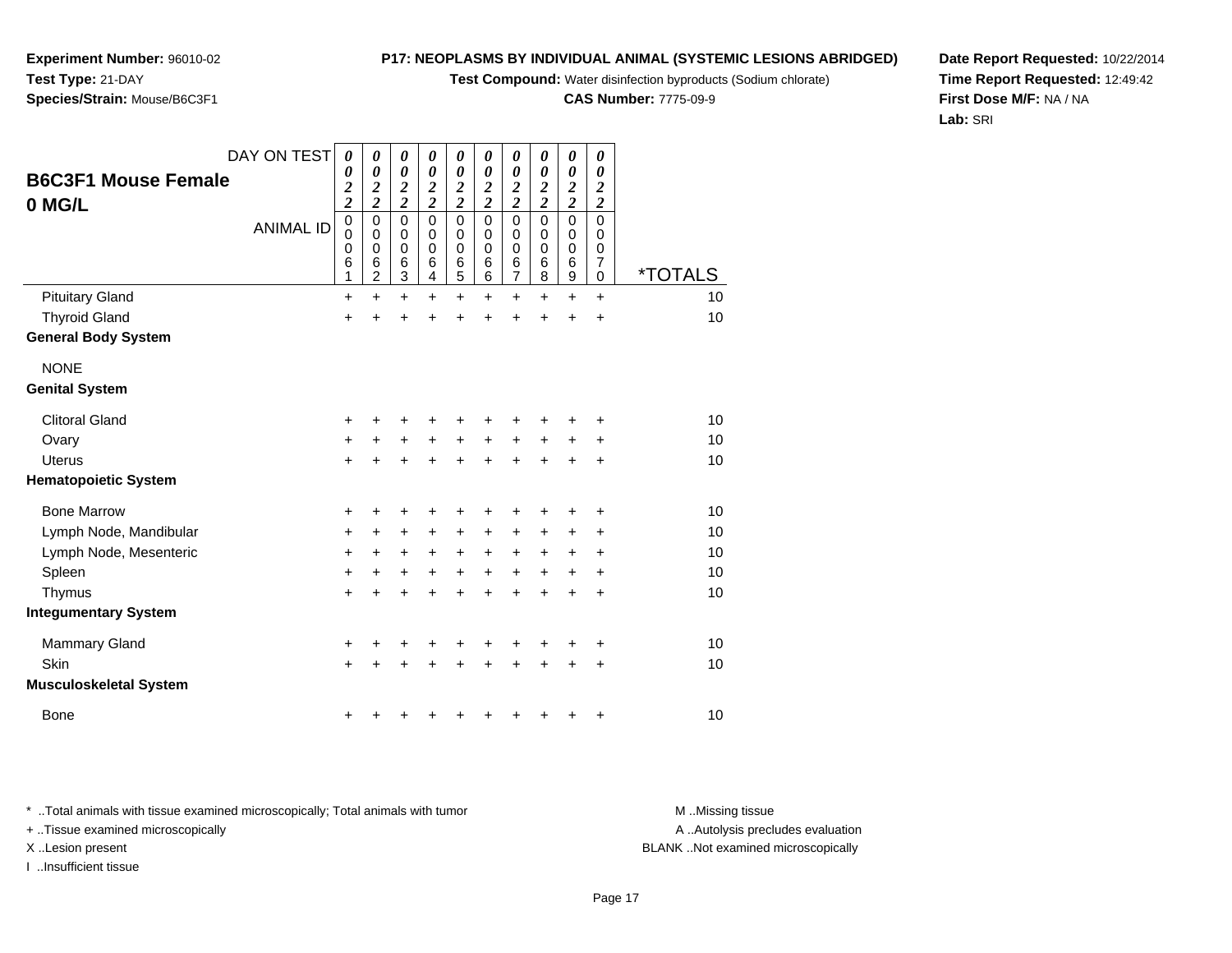**Test Compound:** Water disinfection byproducts (Sodium chlorate)

**CAS Number:** 7775-09-9

**Date Report Requested:** 10/22/2014**Time Report Requested:** 12:49:42**First Dose M/F:** NA / NA**Lab:** SRI

\* ..Total animals with tissue examined microscopically; Total animals with tumor **M** ...Missing tissue M ...Missing tissue

+ ..Tissue examined microscopically

I ..Insufficient tissue

**Experiment Number:** 96010-02**Test Type:** 21-DAY**Species/Strain:** Mouse/B6C3F1

| DAY ON TEST                          | 0                                  | 0                                                                           | 0                                                        | 0                                                   | 0                                         | 0                                         | 0                                                                | 0                                                       | 0                                                   | 0                                                             |                       |
|--------------------------------------|------------------------------------|-----------------------------------------------------------------------------|----------------------------------------------------------|-----------------------------------------------------|-------------------------------------------|-------------------------------------------|------------------------------------------------------------------|---------------------------------------------------------|-----------------------------------------------------|---------------------------------------------------------------|-----------------------|
| <b>B6C3F1 Mouse Female</b><br>0 MG/L | 0<br>$\frac{2}{2}$                 | $\boldsymbol{\theta}$<br>$\overline{\mathbf{c}}$<br>$\overline{\mathbf{c}}$ | 0<br>$\frac{2}{2}$                                       | $\boldsymbol{\theta}$<br>$\frac{2}{2}$              | 0<br>$\frac{2}{2}$                        | $\boldsymbol{\theta}$<br>$\frac{2}{2}$    | 0<br>$\frac{2}{2}$                                               | $\boldsymbol{\theta}$<br>$\frac{2}{2}$                  | 0<br>$\frac{2}{2}$                                  | 0<br>$\frac{2}{2}$                                            |                       |
| <b>ANIMAL ID</b>                     | $\pmb{0}$<br>$\mathbf 0$<br>0<br>6 | 0<br>$\mathbf 0$<br>$\mathbf 0$<br>6<br>2                                   | $\mathbf 0$<br>$\boldsymbol{0}$<br>$\mathbf 0$<br>6<br>3 | $\mathbf 0$<br>$\mathbf 0$<br>$\mathbf 0$<br>6<br>4 | 0<br>$\mathbf 0$<br>$\mathbf 0$<br>6<br>5 | $\mathbf 0$<br>0<br>$\mathbf 0$<br>6<br>6 | $\mathbf 0$<br>$\pmb{0}$<br>$\pmb{0}$<br>$\,6$<br>$\overline{7}$ | $\mathbf 0$<br>$\mathbf 0$<br>$\mathbf 0$<br>$\,6$<br>8 | $\mathbf 0$<br>$\mathbf 0$<br>$\mathbf 0$<br>6<br>9 | $\mathbf 0$<br>$\mathbf 0$<br>$\mathbf 0$<br>7<br>$\mathbf 0$ | <i><b>*TOTALS</b></i> |
| <b>Nervous System</b>                |                                    |                                                                             |                                                          |                                                     |                                           |                                           |                                                                  |                                                         |                                                     |                                                               |                       |
| <b>Brain</b>                         | ٠                                  |                                                                             |                                                          |                                                     |                                           |                                           |                                                                  |                                                         |                                                     | ٠                                                             | 10                    |
| <b>Respiratory System</b>            |                                    |                                                                             |                                                          |                                                     |                                           |                                           |                                                                  |                                                         |                                                     |                                                               |                       |
| Lung                                 | +                                  |                                                                             |                                                          | +                                                   | +                                         | +                                         | +                                                                | +                                                       | +                                                   | ÷                                                             | 10                    |
| Nose                                 | $\ddot{}$                          | $\ddot{}$                                                                   | $\ddot{}$                                                | $\ddot{}$                                           | $\ddot{}$                                 | $\ddot{}$                                 | $\ddot{}$                                                        | $\ddot{}$                                               | $\ddot{}$                                           | $\ddot{}$                                                     | 10                    |
| Trachea                              | $+$                                |                                                                             |                                                          | $\ddot{}$                                           | $\ddot{}$                                 | $\ddot{}$                                 | $\ddot{}$                                                        | $\ddot{}$                                               | $\ddot{}$                                           | $\ddot{}$                                                     | 10                    |
| <b>Special Senses System</b>         |                                    |                                                                             |                                                          |                                                     |                                           |                                           |                                                                  |                                                         |                                                     |                                                               |                       |
| <b>NONE</b>                          |                                    |                                                                             |                                                          |                                                     |                                           |                                           |                                                                  |                                                         |                                                     |                                                               |                       |
| <b>Urinary System</b>                |                                    |                                                                             |                                                          |                                                     |                                           |                                           |                                                                  |                                                         |                                                     |                                                               |                       |
| Kidney                               | +                                  |                                                                             |                                                          | +                                                   | +                                         | +                                         | +                                                                | $\ddot{}$                                               | +                                                   | $\ddot{}$                                                     | 10                    |
| <b>Urinary Bladder</b>               | $+$                                |                                                                             |                                                          | $\ddot{}$                                           | $\ddot{}$                                 | $\ddot{}$                                 | $\ddot{}$                                                        | $\ddot{}$                                               | +                                                   | +                                                             | 10                    |
| <b>SYSTEMIC LESIONS</b>              |                                    |                                                                             |                                                          |                                                     |                                           |                                           |                                                                  |                                                         |                                                     |                                                               |                       |
| Multiple Organ                       | +                                  |                                                                             |                                                          |                                                     |                                           |                                           |                                                                  |                                                         |                                                     | +                                                             | 10                    |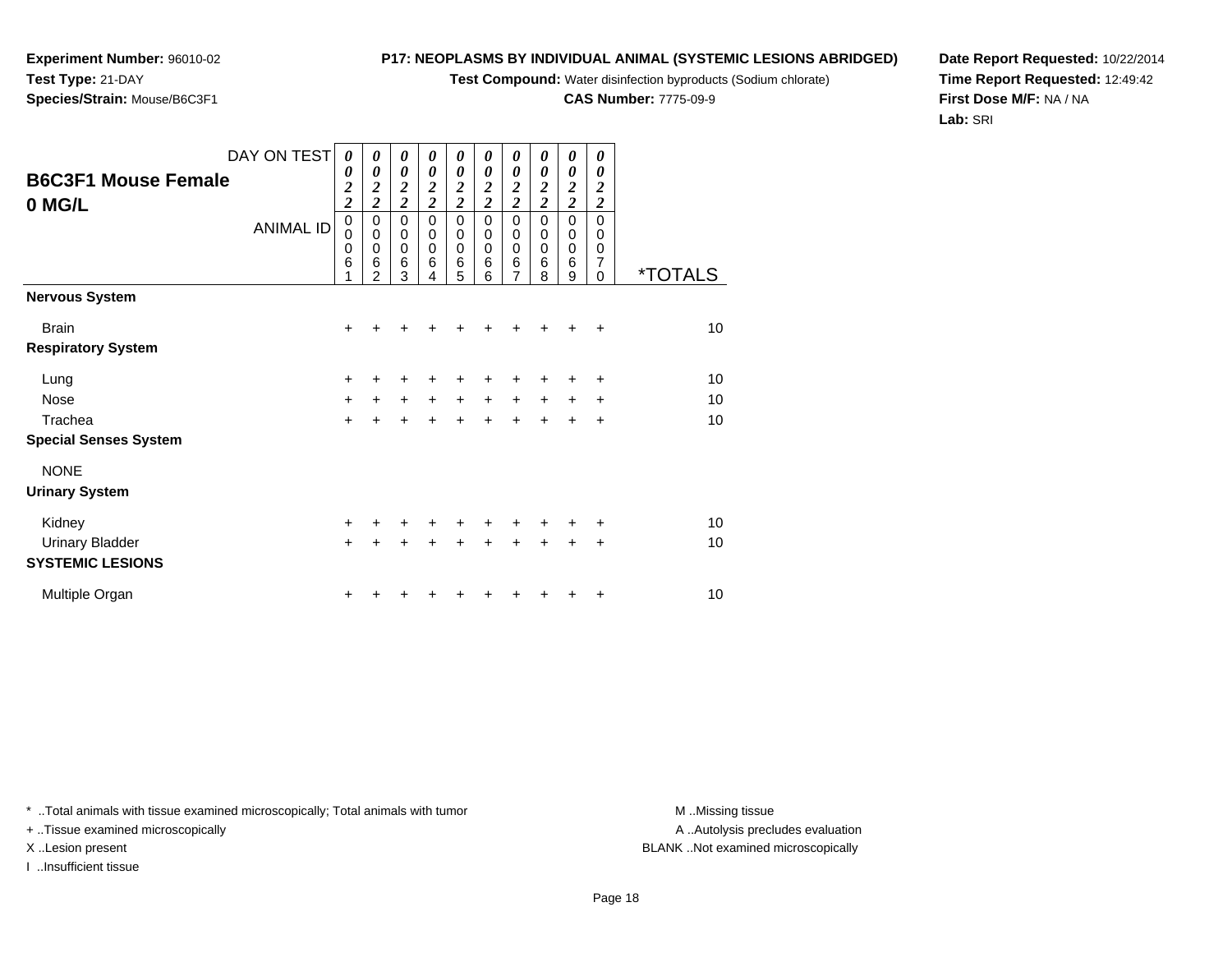#### **P17: NEOPLASMS BY INDIVIDUAL ANIMAL (SYSTEMIC LESIONS ABRIDGED)**

**Test Compound:** Water disinfection byproducts (Sodium chlorate)**CAS Number:** 7775-09-9

**Date Report Requested:** 10/22/2014**Time Report Requested:** 12:49:42**First Dose M/F:** NA / NA**Lab:** SRI

DAY ON TEST

# **B6C3F1 Mouse Female125 MG/L**

ANIMAL ID

\*TOTALS

**Alimentary System**

NONE

**Cardiovascular System**

NONE

**Endocrine System**

NONE

**General Body System**

NONE

**Genital System**

NONE

**Hematopoietic System**

NONE

**Integumentary System**

NONE

**Musculoskeletal System**

NONE

**Nervous System**

NONE

\* ..Total animals with tissue examined microscopically; Total animals with tumor **M** ..Missing tissue M ..Missing tissue

+ ..Tissue examined microscopically

I ..Insufficient tissue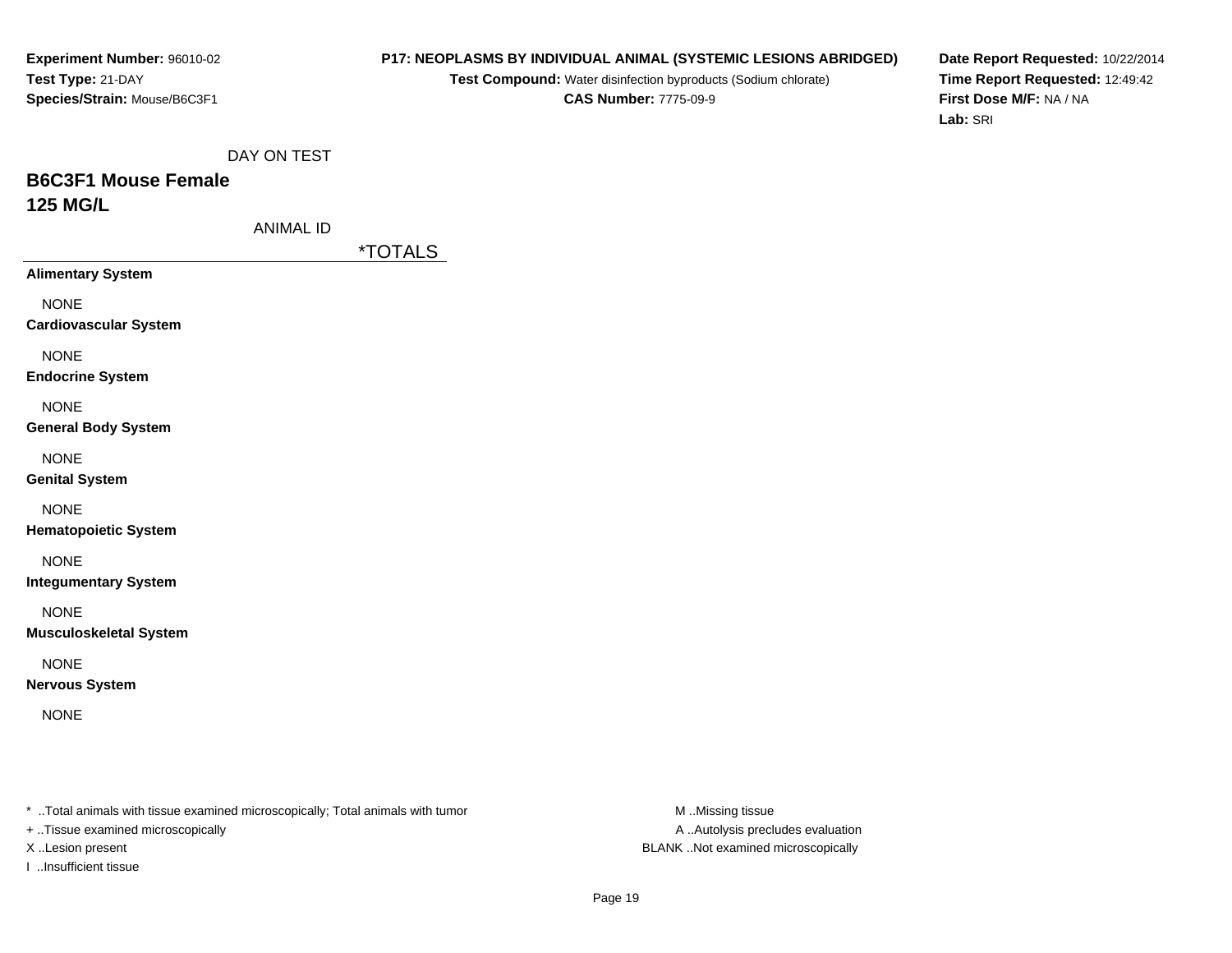# **P17: NEOPLASMS BY INDIVIDUAL ANIMAL (SYSTEMIC LESIONS ABRIDGED)**

**Test Compound:** Water disinfection byproducts (Sodium chlorate)**CAS Number:** 7775-09-9

**Date Report Requested:** 10/22/2014**Time Report Requested:** 12:49:42**First Dose M/F:** NA / NA**Lab:** SRI

DAY ON TEST

# **B6C3F1 Mouse Female125 MG/L**

ANIMAL ID

\*TOTALS

**Respiratory System**

NONE

**Special Senses System**

NONE

**Urinary System**

NONE

#### **SYSTEMIC LESIONS**

Multiple Organ

 $\mathbf n$  0

\* ..Total animals with tissue examined microscopically; Total animals with tumor **M** ..Missing tissue M ..Missing tissue

+ ..Tissue examined microscopically

I ..Insufficient tissue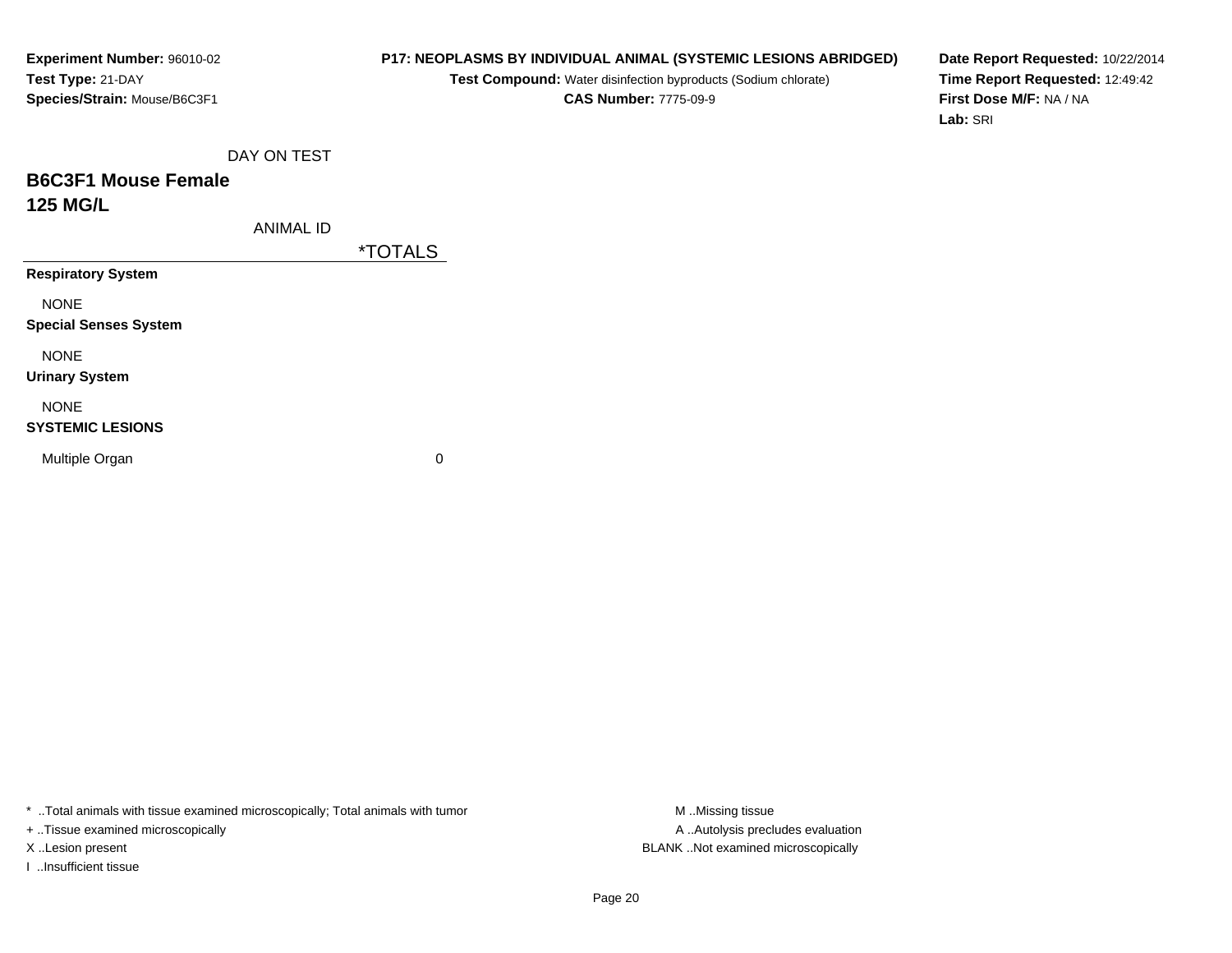#### **P17: NEOPLASMS BY INDIVIDUAL ANIMAL (SYSTEMIC LESIONS ABRIDGED)**

**Test Compound:** Water disinfection byproducts (Sodium chlorate)**CAS Number:** 7775-09-9

**Date Report Requested:** 10/22/2014**Time Report Requested:** 12:49:42**First Dose M/F:** NA / NA**Lab:** SRI

DAY ON TEST

# **B6C3F1 Mouse Female250 MG/L**

ANIMAL ID

\*TOTALS

**Alimentary System**

NONE

**Cardiovascular System**

NONE

**Endocrine System**

NONE

**General Body System**

NONE

**Genital System**

NONE

**Hematopoietic System**

NONE

**Integumentary System**

NONE

**Musculoskeletal System**

NONE

**Nervous System**

NONE

\* ..Total animals with tissue examined microscopically; Total animals with tumor **M** ..Missing tissue M ..Missing tissue

+ ..Tissue examined microscopically

I ..Insufficient tissue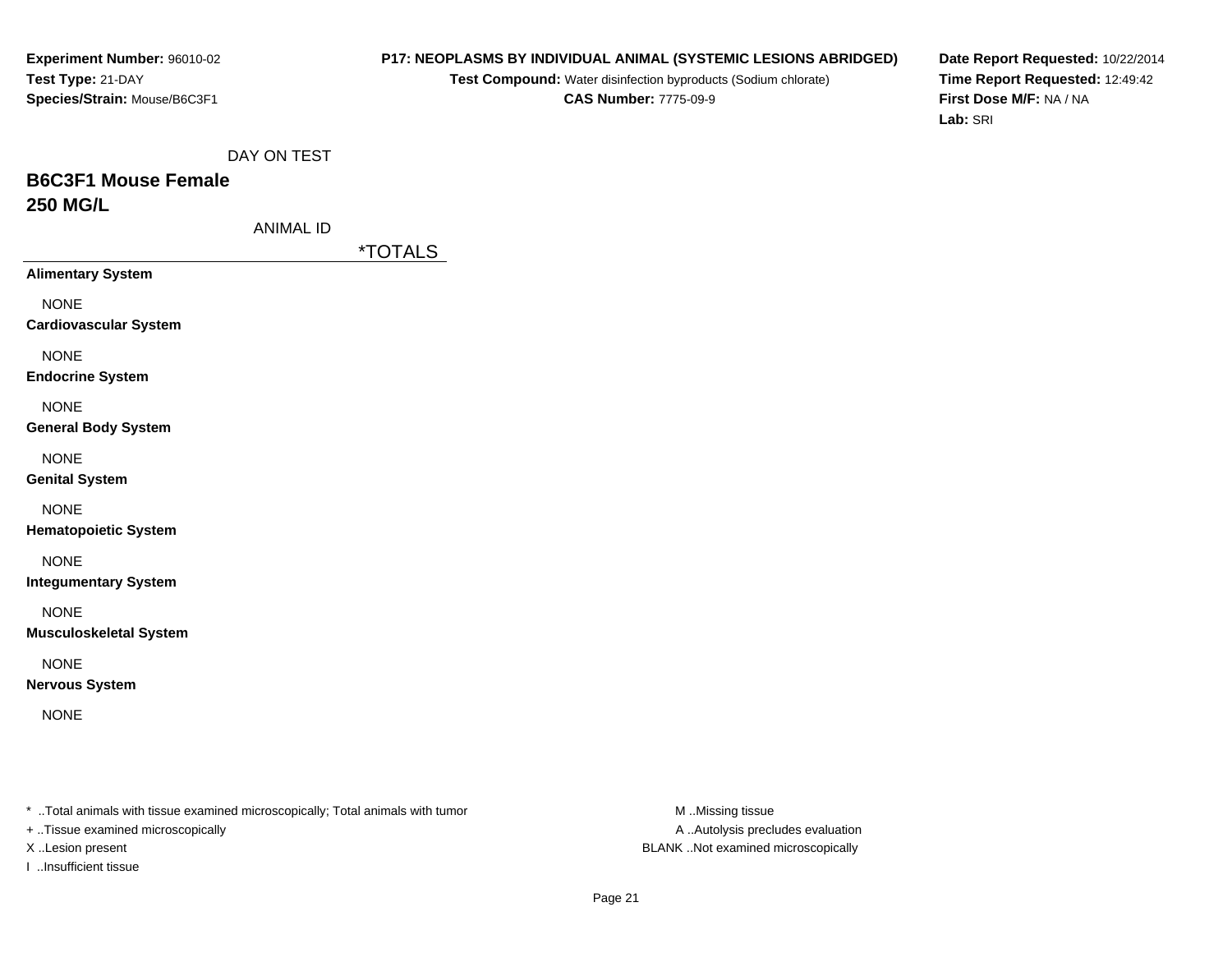# **P17: NEOPLASMS BY INDIVIDUAL ANIMAL (SYSTEMIC LESIONS ABRIDGED)**

**Test Compound:** Water disinfection byproducts (Sodium chlorate)**CAS Number:** 7775-09-9

**Date Report Requested:** 10/22/2014**Time Report Requested:** 12:49:42**First Dose M/F:** NA / NA**Lab:** SRI

DAY ON TEST

# **B6C3F1 Mouse Female250 MG/L**

ANIMAL ID

\*TOTALS

**Respiratory System**

NONE

**Special Senses System**

NONE

**Urinary System**

NONE

#### **SYSTEMIC LESIONS**

Multiple Organ

 $\mathbf n$  0

\* ..Total animals with tissue examined microscopically; Total animals with tumor **M** ..Missing tissue M ..Missing tissue

+ ..Tissue examined microscopically

I ..Insufficient tissue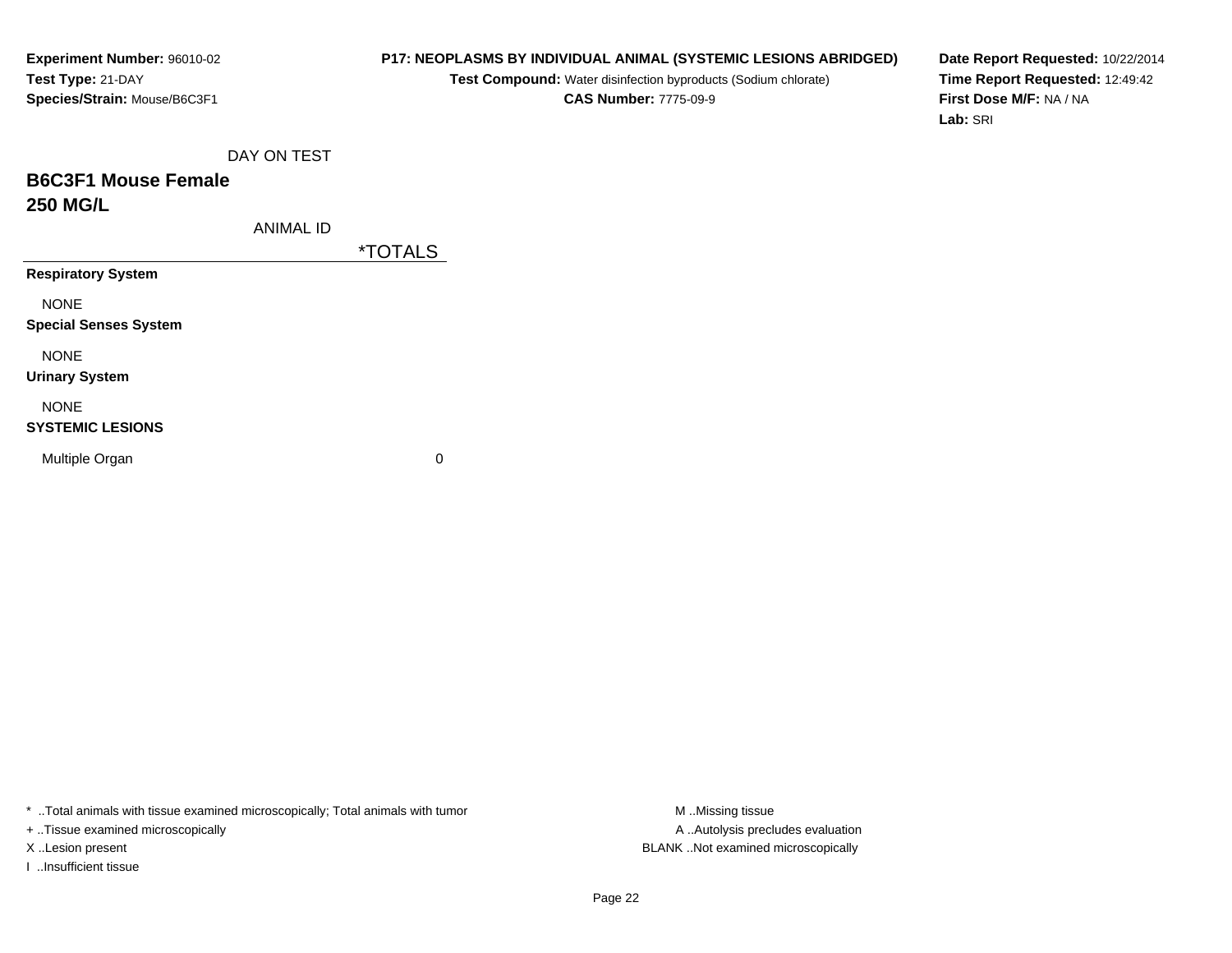#### **P17: NEOPLASMS BY INDIVIDUAL ANIMAL (SYSTEMIC LESIONS ABRIDGED)**

**Test Compound:** Water disinfection byproducts (Sodium chlorate)**CAS Number:** 7775-09-9

**Date Report Requested:** 10/22/2014**Time Report Requested:** 12:49:42**First Dose M/F:** NA / NA**Lab:** SRI

DAY ON TEST

# **B6C3F1 Mouse Female500 MG/L**

ANIMAL ID

\*TOTALS

**Alimentary System**

NONE

**Cardiovascular System**

NONE

**Endocrine System**

NONE

**General Body System**

NONE

**Genital System**

NONE

**Hematopoietic System**

NONE

**Integumentary System**

NONE

**Musculoskeletal System**

NONE

**Nervous System**

NONE

\* ..Total animals with tissue examined microscopically; Total animals with tumor **M** ..Missing tissue M ..Missing tissue

+ ..Tissue examined microscopically

I ..Insufficient tissue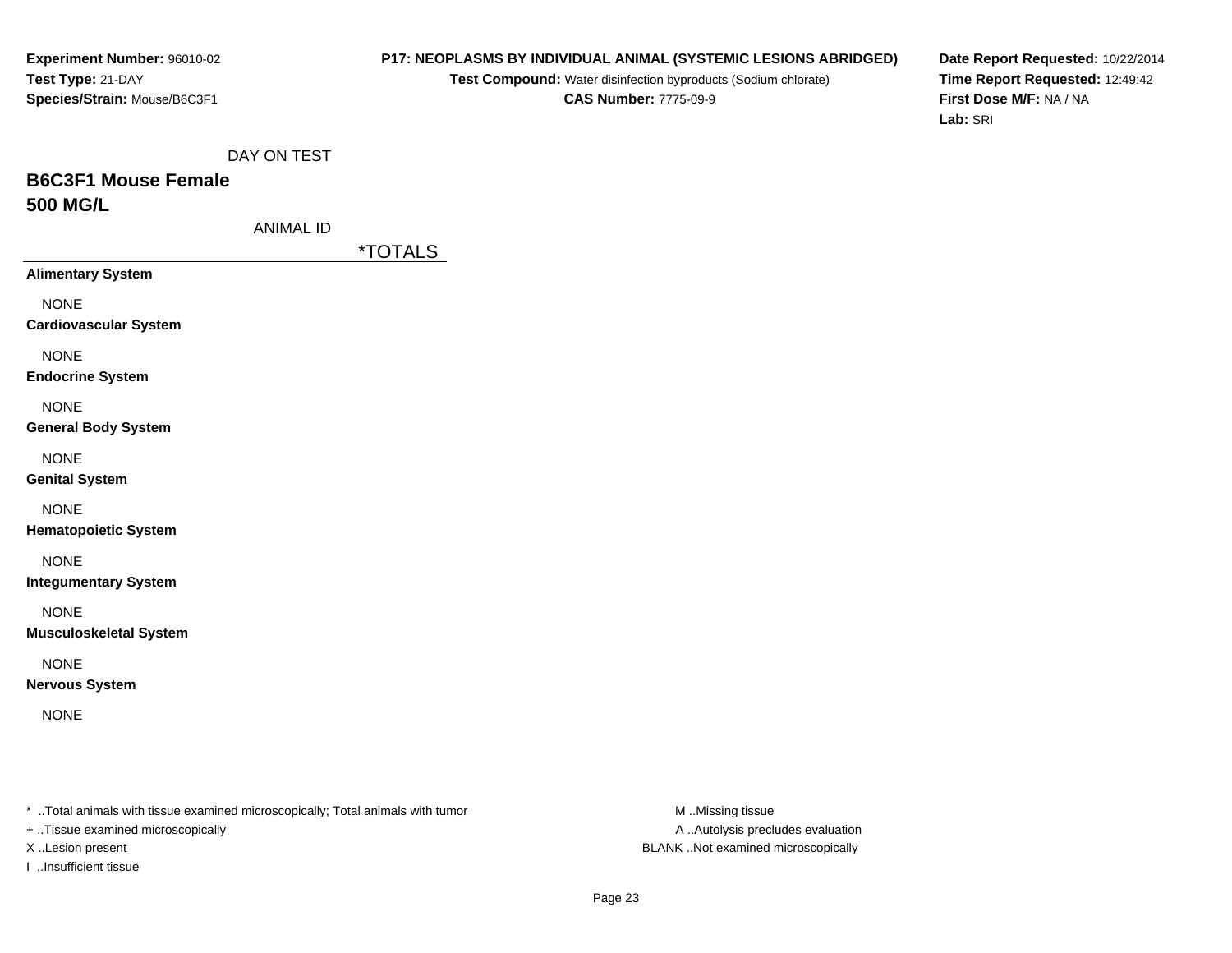# **P17: NEOPLASMS BY INDIVIDUAL ANIMAL (SYSTEMIC LESIONS ABRIDGED)**

**Test Compound:** Water disinfection byproducts (Sodium chlorate)**CAS Number:** 7775-09-9

**Date Report Requested:** 10/22/2014**Time Report Requested:** 12:49:42**First Dose M/F:** NA / NA**Lab:** SRI

DAY ON TEST

# **B6C3F1 Mouse Female500 MG/L**

ANIMAL ID

\*TOTALS

**Respiratory System**

NONE

**Special Senses System**

NONE

**Urinary System**

# NONE

#### **SYSTEMIC LESIONS**

Multiple Organ

 $\mathbf n$  0

\* ..Total animals with tissue examined microscopically; Total animals with tumor **M** ..Missing tissue M ..Missing tissue

+ ..Tissue examined microscopically

I ..Insufficient tissue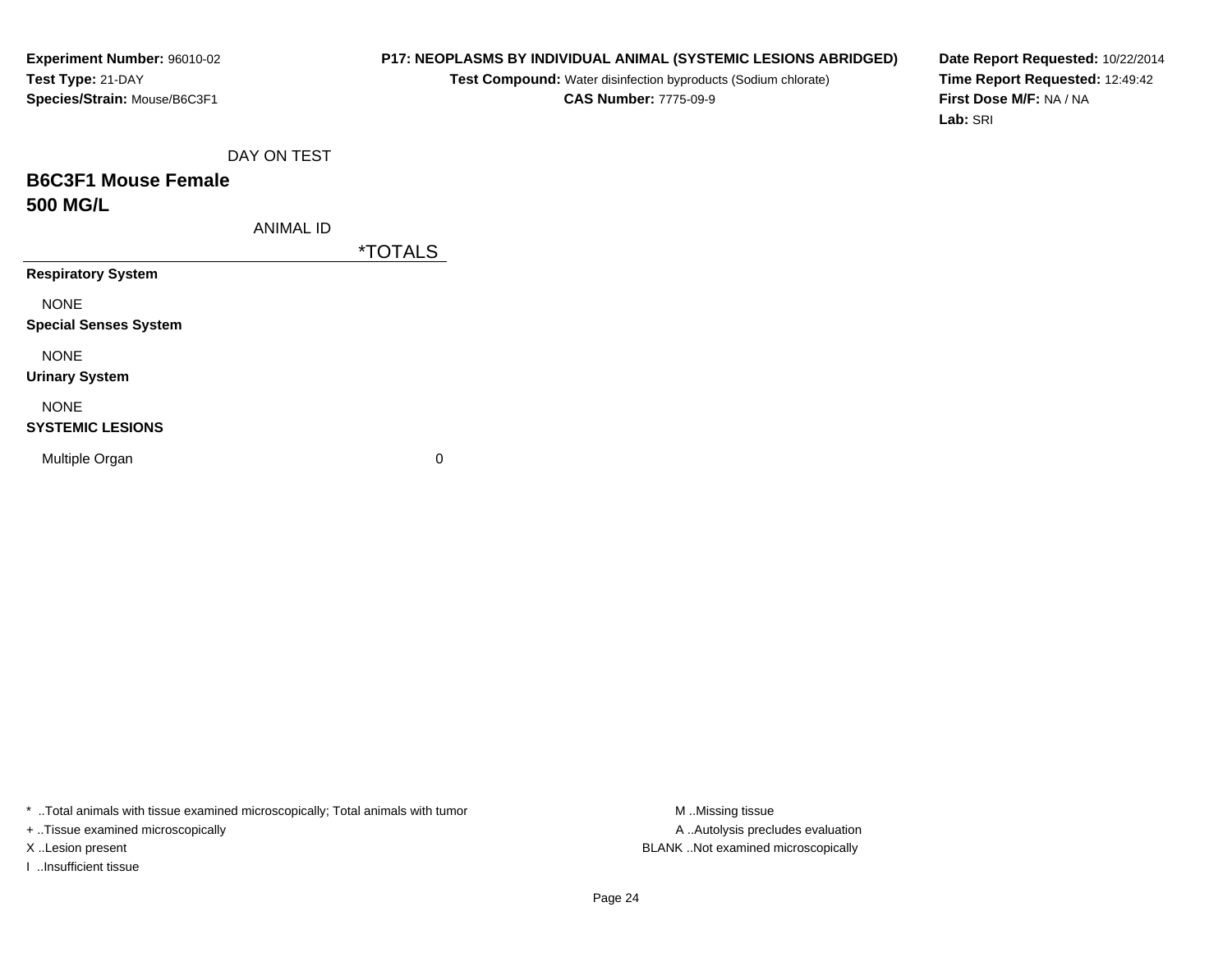#### **P17: NEOPLASMS BY INDIVIDUAL ANIMAL (SYSTEMIC LESIONS ABRIDGED)**

**Test Compound:** Water disinfection byproducts (Sodium chlorate)**CAS Number:** 7775-09-9

**Date Report Requested:** 10/22/2014**Time Report Requested:** 12:49:42**First Dose M/F:** NA / NA**Lab:** SRI

DAY ON TEST

# **B6C3F1 Mouse Female1000MG/L**

ANIMAL ID

\*TOTALS

**Alimentary System**

NONE

**Cardiovascular System**

NONE

**Endocrine System**

NONE

**General Body System**

NONE

**Genital System**

NONE

**Hematopoietic System**

NONE

**Integumentary System**

NONE

**Musculoskeletal System**

NONE

**Nervous System**

NONE

\* ..Total animals with tissue examined microscopically; Total animals with tumor **M** ..Missing tissue M ..Missing tissue

+ ..Tissue examined microscopically

I ..Insufficient tissue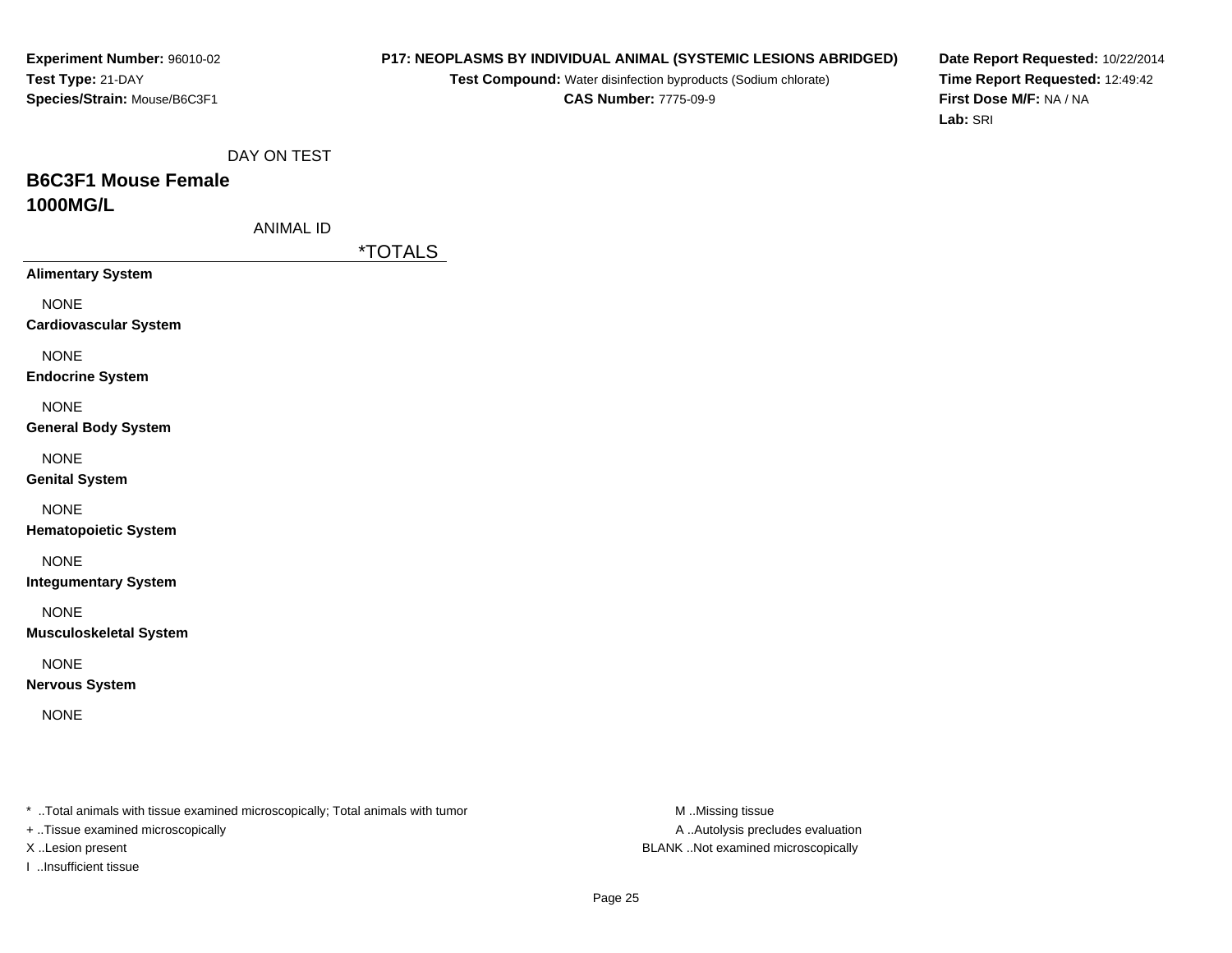# **P17: NEOPLASMS BY INDIVIDUAL ANIMAL (SYSTEMIC LESIONS ABRIDGED)**

**Test Compound:** Water disinfection byproducts (Sodium chlorate)**CAS Number:** 7775-09-9

**Date Report Requested:** 10/22/2014**Time Report Requested:** 12:49:42**First Dose M/F:** NA / NA**Lab:** SRI

DAY ON TEST

# **B6C3F1 Mouse Female1000MG/L**

ANIMAL ID

\*TOTALS

**Respiratory System**

NONE

**Special Senses System**

NONE

**Urinary System**

NONE

#### **SYSTEMIC LESIONS**

Multiple Organ

 $\mathbf n$  0

\* ..Total animals with tissue examined microscopically; Total animals with tumor **M** ..Missing tissue M ..Missing tissue

+ ..Tissue examined microscopically

I ..Insufficient tissue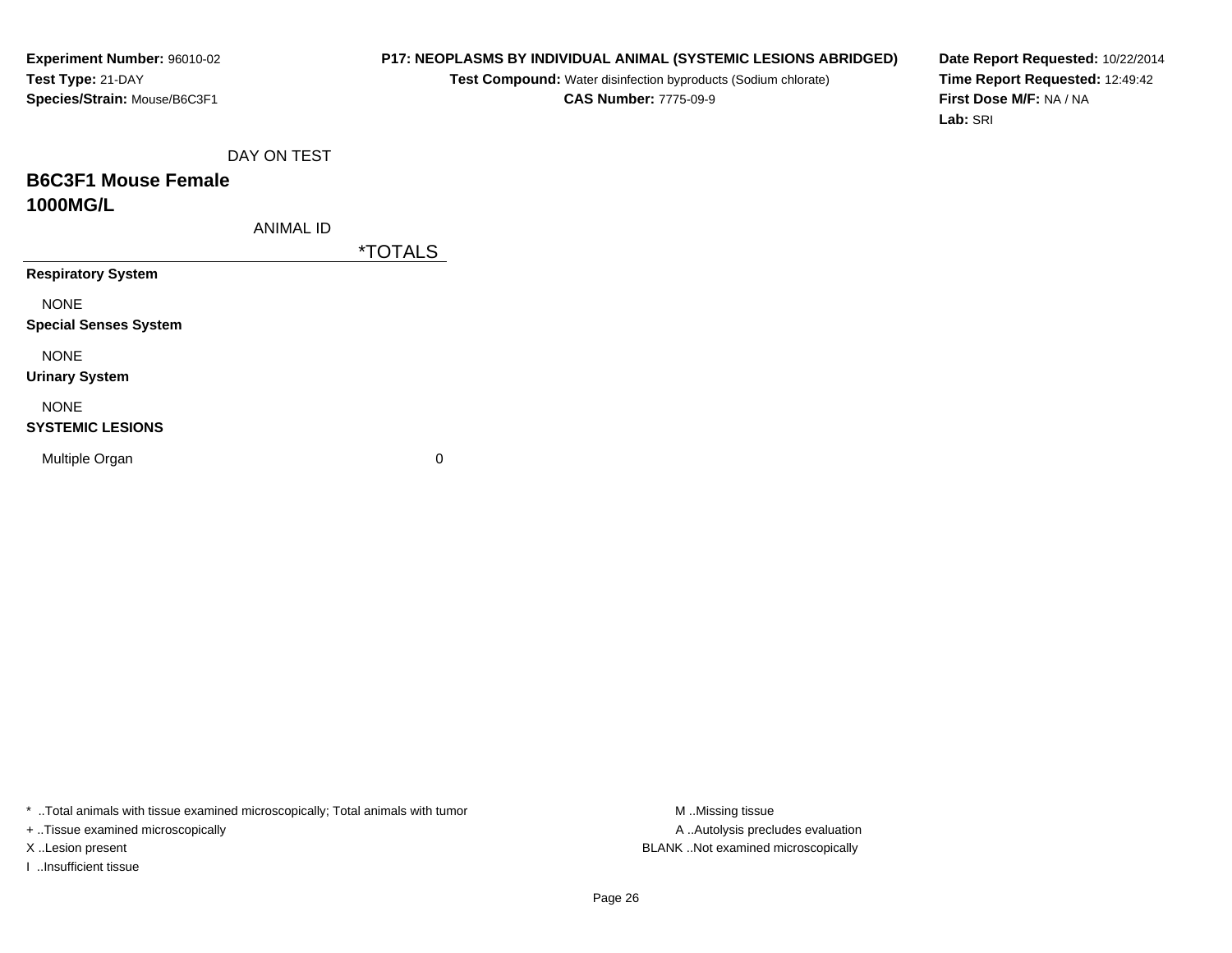**Test Compound:** Water disinfection byproducts (Sodium chlorate)

**CAS Number:** 7775-09-9

**Date Report Requested:** 10/22/2014**Time Report Requested:** 12:49:42**First Dose M/F:** NA / NA**Lab:** SRI

**Experiment Number:** 96010-02

**Test Type:** 21-DAY

|                              | DAY ON TEST      | 0                            | 0                                                      | 0                                             | $\boldsymbol{\theta}$                             | 0                                                    | 0                                      | 0                               | $\boldsymbol{\theta}$                     | $\boldsymbol{\theta}$                     | 0                                                      |                       |
|------------------------------|------------------|------------------------------|--------------------------------------------------------|-----------------------------------------------|---------------------------------------------------|------------------------------------------------------|----------------------------------------|---------------------------------|-------------------------------------------|-------------------------------------------|--------------------------------------------------------|-----------------------|
| <b>B6C3F1 Mouse Female</b>   |                  | 0<br>$\overline{\mathbf{c}}$ | 0<br>$\overline{\mathbf{c}}$                           | 0<br>$\boldsymbol{2}$                         | 0<br>$\overline{\mathbf{c}}$                      | $\boldsymbol{\theta}$<br>$\overline{\mathbf{c}}$     | 0<br>$\overline{\mathbf{c}}$           | 0<br>$\overline{\mathbf{c}}$    | $\boldsymbol{\theta}$<br>$\boldsymbol{2}$ | $\boldsymbol{\theta}$<br>$\boldsymbol{2}$ | 0<br>$\boldsymbol{2}$                                  |                       |
| <b>2000MG/L</b>              |                  | $\overline{\mathbf{c}}$      | $\overline{c}$                                         | $\overline{c}$                                | $\overline{2}$                                    | $\overline{\mathbf{c}}$                              | $\overline{2}$                         | $\overline{\mathbf{c}}$         | $\overline{\mathbf{c}}$                   | $\overline{c}$                            | $\overline{\mathbf{c}}$                                |                       |
|                              | <b>ANIMAL ID</b> | 0<br>$\Omega$<br>1<br>1<br>1 | $\mathbf 0$<br>$\mathbf 0$<br>1<br>1<br>$\overline{2}$ | $\Omega$<br>$\Omega$<br>$\mathbf 1$<br>1<br>3 | $\mathbf 0$<br>$\Omega$<br>$\mathbf{1}$<br>1<br>4 | $\mathbf 0$<br>$\mathbf 0$<br>$\mathbf{1}$<br>1<br>5 | $\mathbf 0$<br>$\Omega$<br>1<br>1<br>6 | $\mathbf 0$<br>0<br>1<br>1<br>7 | $\Omega$<br>$\Omega$<br>1<br>1<br>8       | $\Omega$<br>$\Omega$<br>1<br>1<br>9       | $\mathbf 0$<br>0<br>1<br>$\overline{c}$<br>$\mathbf 0$ | <i><b>*TOTALS</b></i> |
| <b>Alimentary System</b>     |                  |                              |                                                        |                                               |                                                   |                                                      |                                        |                                 |                                           |                                           |                                                        |                       |
| Esophagus                    |                  | +                            | +                                                      | +                                             | +                                                 | +                                                    | +                                      | +                               | M                                         | $\ddot{}$                                 | M                                                      | 8                     |
| Gallbladder                  |                  | +                            | +                                                      | +                                             | +                                                 | +                                                    | +                                      | $\ddot{}$                       | M                                         | $\ddot{}$                                 | +                                                      | 9                     |
| Intestine Large, Cecum       |                  | $\ddot{}$                    | $\ddot{}$                                              | +                                             | $\ddot{}$                                         | $\ddot{}$                                            | $\ddot{}$                              | +                               | $\ddot{}$                                 | $\ddot{}$                                 | $\ddot{}$                                              | 10                    |
| Intestine Large, Colon       |                  | $\ddot{}$                    | $\ddot{}$                                              | +                                             | +                                                 | $\ddot{}$                                            | +                                      | $\ddot{}$                       | $\ddot{}$                                 | $\ddot{}$                                 | $\ddot{}$                                              | 10                    |
| Intestine Large, Rectum      |                  | $\ddot{}$                    | $\ddot{}$                                              | $\ddot{}$                                     | $\ddot{}$                                         | $\ddot{}$                                            | $\ddot{}$                              | $\ddot{}$                       | $\ddot{}$                                 | $\ddot{}$                                 | $\ddot{}$                                              | 10                    |
| Intestine Small, Duodenum    |                  | +                            | +                                                      | +                                             | +                                                 | +                                                    | $\ddot{}$                              | +                               | $\ddot{}$                                 | $\ddot{}$                                 | +                                                      | 10                    |
| Intestine Small, Ileum       |                  | +                            | $\ddot{}$                                              | +                                             | $\ddot{}$                                         | $\ddot{}$                                            | +                                      | +                               | $\ddot{}$                                 | $\ddot{}$                                 | $\ddot{}$                                              | 10                    |
| Intestine Small, Jejunum     |                  | +                            | +                                                      | +                                             | +                                                 | $\ddot{}$                                            | $\ddot{}$                              | $\ddot{}$                       | $\ddot{}$                                 | $\ddot{}$                                 | +                                                      | 10                    |
| Liver                        |                  | $\ddot{}$                    | $\ddot{}$                                              | $\ddot{}$                                     | $\ddot{}$                                         | $\ddot{}$                                            | $\ddot{}$                              | $\ddot{}$                       | $\ddot{}$                                 | $\ddot{}$                                 | $\ddot{}$                                              | 10                    |
| Pancreas                     |                  | +                            | +                                                      | +                                             | +                                                 | +                                                    | $\ddot{}$                              | +                               | $\ddot{}$                                 | $\ddot{}$                                 | +                                                      | 10                    |
| Salivary Glands              |                  | $\ddot{}$                    | $\ddot{}$                                              | +                                             | $\ddot{}$                                         | $\ddot{}$                                            | $\ddot{}$                              | $\ddot{}$                       | $\ddot{}$                                 | $\ddot{}$                                 | $\ddot{}$                                              | 10                    |
| Stomach, Forestomach         |                  | +                            | $\ddot{}$                                              | +                                             | $\ddot{}$                                         | $\ddot{}$                                            | $\ddot{}$                              | $\ddot{}$                       | $\ddot{}$                                 | $\ddot{}$                                 | +                                                      | 10                    |
| Stomach, Glandular           |                  | $\ddot{}$                    |                                                        | Ŧ                                             | $\ddot{}$                                         | $\ddot{}$                                            | $\ddot{}$                              | $\ddot{}$                       | $\ddot{}$                                 | $\ddot{}$                                 | $\ddot{}$                                              | 10                    |
| <b>Cardiovascular System</b> |                  |                              |                                                        |                                               |                                                   |                                                      |                                        |                                 |                                           |                                           |                                                        |                       |
| <b>Blood Vessel</b>          |                  | +                            | +                                                      | +                                             | +                                                 | +                                                    | +                                      | +                               | M                                         | +                                         | +                                                      | 9                     |
| Heart                        |                  | $\ddot{}$                    |                                                        | $\ddot{}$                                     | $\ddot{}$                                         | $\ddot{}$                                            | $\ddot{}$                              | ÷                               | $\ddot{}$                                 |                                           | $\ddot{}$                                              | 10                    |
| <b>Endocrine System</b>      |                  |                              |                                                        |                                               |                                                   |                                                      |                                        |                                 |                                           |                                           |                                                        |                       |
| <b>Adrenal Cortex</b>        |                  | +                            | ٠                                                      | +                                             | +                                                 | +                                                    | +                                      | +                               | +                                         | +                                         | +                                                      | 10                    |
| Adrenal Medulla              |                  | $\ddot{}$                    | +                                                      | $\ddot{}$                                     | $\ddot{}$                                         | $\ddot{}$                                            | $\ddot{}$                              | $\ddot{}$                       | $\ddot{}$                                 | $\ddot{}$                                 | +                                                      | 10                    |
| Parathyroid Gland            |                  | +                            | +                                                      | +                                             | +                                                 | $\pmb{+}$                                            | +                                      | $\ddot{}$                       | $\ddot{}$                                 | $\ddot{}$                                 | +                                                      | 10                    |

\* ..Total animals with tissue examined microscopically; Total animals with tumor **M** . Missing tissue M ..Missing tissue

+ ..Tissue examined microscopically

I ..Insufficient tissue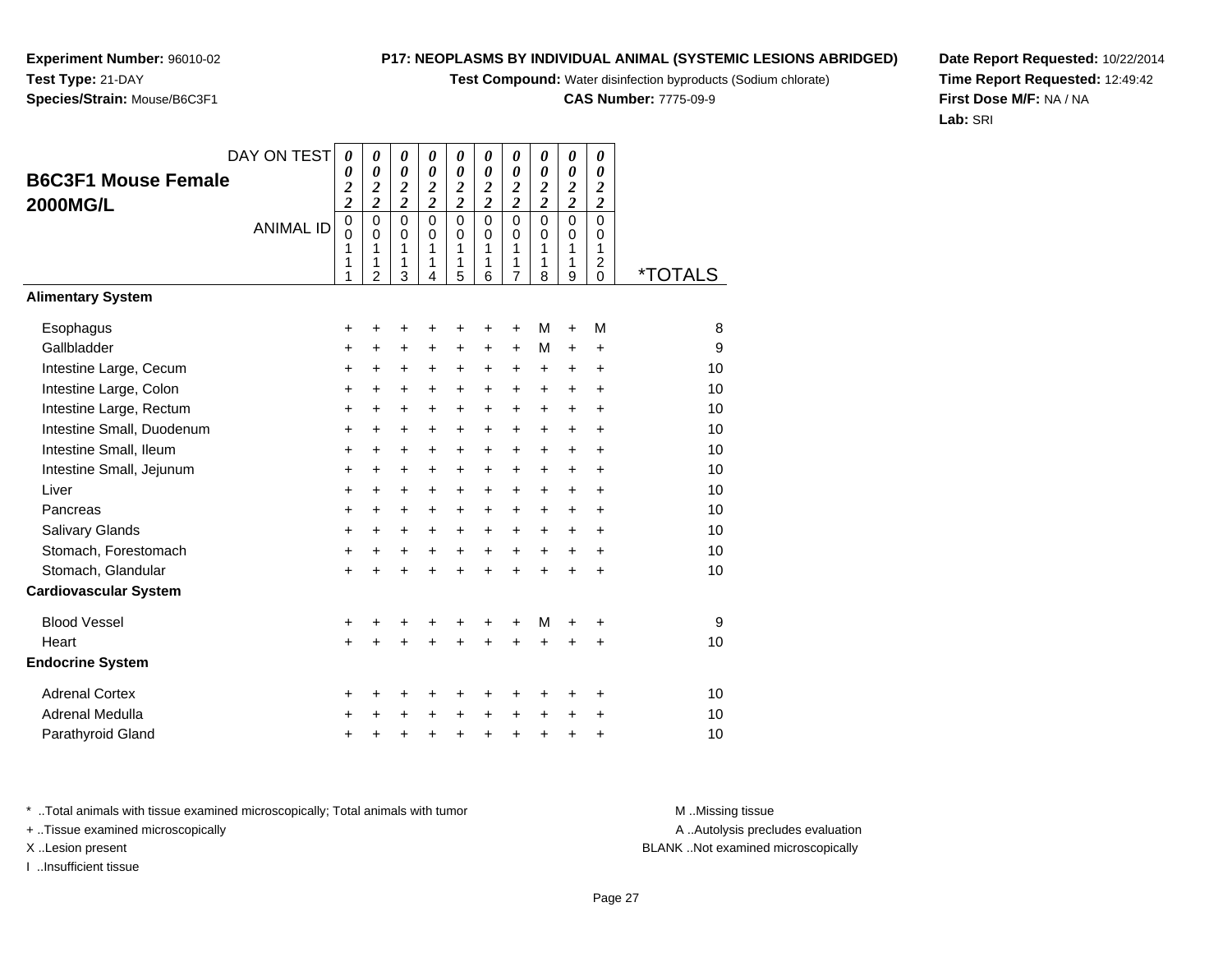**Test Compound:** Water disinfection byproducts (Sodium chlorate)

**CAS Number:** 7775-09-9

**Date Report Requested:** 10/22/2014**Time Report Requested:** 12:49:42**First Dose M/F:** NA / NA**Lab:** SRI

| DAY ON TEST<br><b>B6C3F1 Mouse Female</b><br><b>2000MG/L</b> | <b>ANIMAL ID</b> | 0<br>0<br>$\boldsymbol{2}$<br>$\overline{\mathbf{c}}$<br>$\mathbf 0$<br>0<br>1<br>1<br>1 | 0<br>0<br>$\overline{2}$<br>$\overline{\mathbf{c}}$<br>$\mathbf 0$<br>0<br>1<br>1<br>$\overline{2}$ | 0<br>0<br>$\overline{2}$<br>$\overline{2}$<br>$\mathbf 0$<br>0<br>1<br>1<br>3 | 0<br>$\boldsymbol{\theta}$<br>$\overline{2}$<br>$\overline{c}$<br>$\pmb{0}$<br>0<br>1<br>1<br>4 | 0<br>0<br>$\overline{\mathbf{c}}$<br>$\overline{\mathbf{c}}$<br>$\mathbf 0$<br>0<br>1<br>1<br>5 | 0<br>0<br>$\frac{2}{2}$<br>$\pmb{0}$<br>0<br>1<br>1<br>6 | 0<br>0<br>$\boldsymbol{2}$<br>$\overline{c}$<br>$\mathbf 0$<br>0<br>1<br>1<br>7 | 0<br>0<br>$\boldsymbol{2}$<br>$\overline{c}$<br>$\mathbf 0$<br>0<br>1<br>1<br>8 | 0<br>0<br>$\boldsymbol{2}$<br>$\overline{c}$<br>$\mathbf 0$<br>0<br>1<br>1<br>9 | 0<br>0<br>$\boldsymbol{2}$<br>$\overline{2}$<br>$\mathbf 0$<br>0<br>1<br>$\overline{c}$<br>$\pmb{0}$ | <i><b>*TOTALS</b></i> |  |
|--------------------------------------------------------------|------------------|------------------------------------------------------------------------------------------|-----------------------------------------------------------------------------------------------------|-------------------------------------------------------------------------------|-------------------------------------------------------------------------------------------------|-------------------------------------------------------------------------------------------------|----------------------------------------------------------|---------------------------------------------------------------------------------|---------------------------------------------------------------------------------|---------------------------------------------------------------------------------|------------------------------------------------------------------------------------------------------|-----------------------|--|
| <b>Pituitary Gland</b>                                       |                  | $\ddot{}$                                                                                | $\ddot{}$                                                                                           | $\ddot{}$                                                                     | $\ddot{}$                                                                                       | $\ddot{}$                                                                                       | $\ddot{}$                                                | $\ddot{}$                                                                       | $\ddot{}$                                                                       | $\ddot{}$                                                                       | $\ddot{}$                                                                                            | 10                    |  |
| <b>Thyroid Gland</b>                                         |                  | +                                                                                        | +                                                                                                   | $\ddot{}$                                                                     | $\ddot{}$                                                                                       | $\ddot{}$                                                                                       | $\ddot{}$                                                | +                                                                               | $\ddot{}$                                                                       | $\ddot{}$                                                                       | +                                                                                                    | 10                    |  |
| <b>General Body System</b>                                   |                  |                                                                                          |                                                                                                     |                                                                               |                                                                                                 |                                                                                                 |                                                          |                                                                                 |                                                                                 |                                                                                 |                                                                                                      |                       |  |
| <b>NONE</b>                                                  |                  |                                                                                          |                                                                                                     |                                                                               |                                                                                                 |                                                                                                 |                                                          |                                                                                 |                                                                                 |                                                                                 |                                                                                                      |                       |  |
| <b>Genital System</b>                                        |                  |                                                                                          |                                                                                                     |                                                                               |                                                                                                 |                                                                                                 |                                                          |                                                                                 |                                                                                 |                                                                                 |                                                                                                      |                       |  |
| <b>Clitoral Gland</b>                                        |                  | +                                                                                        | ٠                                                                                                   | +                                                                             | +                                                                                               | +                                                                                               | +                                                        | +                                                                               | +                                                                               | +                                                                               | +                                                                                                    | 10                    |  |
| Ovary                                                        |                  | $\ddot{}$                                                                                | +                                                                                                   | $\ddot{}$                                                                     | $\ddot{}$                                                                                       | $\ddot{}$                                                                                       | $\ddot{}$                                                | $\ddot{}$                                                                       | $\ddot{}$                                                                       | $\ddot{}$                                                                       | +                                                                                                    | 10                    |  |
| <b>Uterus</b>                                                |                  | $+$                                                                                      | +                                                                                                   | $\ddot{}$                                                                     | $\ddot{}$                                                                                       | $\ddot{}$                                                                                       | $\ddot{}$                                                | $\ddot{}$                                                                       | $\ddot{}$                                                                       | $\ddot{}$                                                                       | +                                                                                                    | 10                    |  |
| <b>Hematopoietic System</b>                                  |                  |                                                                                          |                                                                                                     |                                                                               |                                                                                                 |                                                                                                 |                                                          |                                                                                 |                                                                                 |                                                                                 |                                                                                                      |                       |  |
| <b>Bone Marrow</b>                                           |                  | +                                                                                        | +                                                                                                   | +                                                                             | +                                                                                               | +                                                                                               | +                                                        | +                                                                               | +                                                                               | +                                                                               | +                                                                                                    | 10                    |  |
| Lymph Node, Mandibular                                       |                  | $\ddot{}$                                                                                | +                                                                                                   | +                                                                             | +                                                                                               | +                                                                                               | +                                                        | +                                                                               | +                                                                               | +                                                                               | +                                                                                                    | 10                    |  |
| Lymph Node, Mesenteric                                       |                  | $\ddot{}$                                                                                | +                                                                                                   | +                                                                             | +                                                                                               | $\ddot{}$                                                                                       | $\ddot{}$                                                | $\ddot{}$                                                                       | +                                                                               | $\ddot{}$                                                                       | +                                                                                                    | 10                    |  |
| Spleen                                                       |                  | $\ddot{}$                                                                                | $\ddot{}$                                                                                           | +                                                                             | +                                                                                               | +                                                                                               | $\ddot{}$                                                | $\ddot{}$                                                                       | $\ddot{}$                                                                       | $\ddot{}$                                                                       | ÷                                                                                                    | 10                    |  |
| Thymus                                                       |                  | $\ddot{}$                                                                                | $\ddot{}$                                                                                           | $\ddot{}$                                                                     | $\ddot{}$                                                                                       | $\ddot{}$                                                                                       | $\ddot{}$                                                | $\ddot{}$                                                                       | $\ddot{}$                                                                       | $\ddot{}$                                                                       | $\ddot{}$                                                                                            | 10                    |  |
| <b>Integumentary System</b>                                  |                  |                                                                                          |                                                                                                     |                                                                               |                                                                                                 |                                                                                                 |                                                          |                                                                                 |                                                                                 |                                                                                 |                                                                                                      |                       |  |
| <b>Mammary Gland</b>                                         |                  | +                                                                                        |                                                                                                     | +                                                                             | +                                                                                               | +                                                                                               | +                                                        | +                                                                               | +                                                                               | +                                                                               | +                                                                                                    | 10                    |  |
| Skin                                                         |                  | $\ddot{}$                                                                                |                                                                                                     | +                                                                             | +                                                                                               | +                                                                                               | +                                                        | +                                                                               | $\ddot{}$                                                                       | +                                                                               | +                                                                                                    | 10                    |  |
| Musculoskeletal System                                       |                  |                                                                                          |                                                                                                     |                                                                               |                                                                                                 |                                                                                                 |                                                          |                                                                                 |                                                                                 |                                                                                 |                                                                                                      |                       |  |
| <b>Bone</b>                                                  |                  | ٠                                                                                        |                                                                                                     | ٠                                                                             | +                                                                                               | +                                                                                               | ٠                                                        | +                                                                               | +                                                                               | +                                                                               | +                                                                                                    | 10                    |  |

\* ..Total animals with tissue examined microscopically; Total animals with tumor **M** . Missing tissue M ..Missing tissue

+ ..Tissue examined microscopically

**Experiment Number:** 96010-02

**Species/Strain:** Mouse/B6C3F1

**Test Type:** 21-DAY

I ..Insufficient tissue